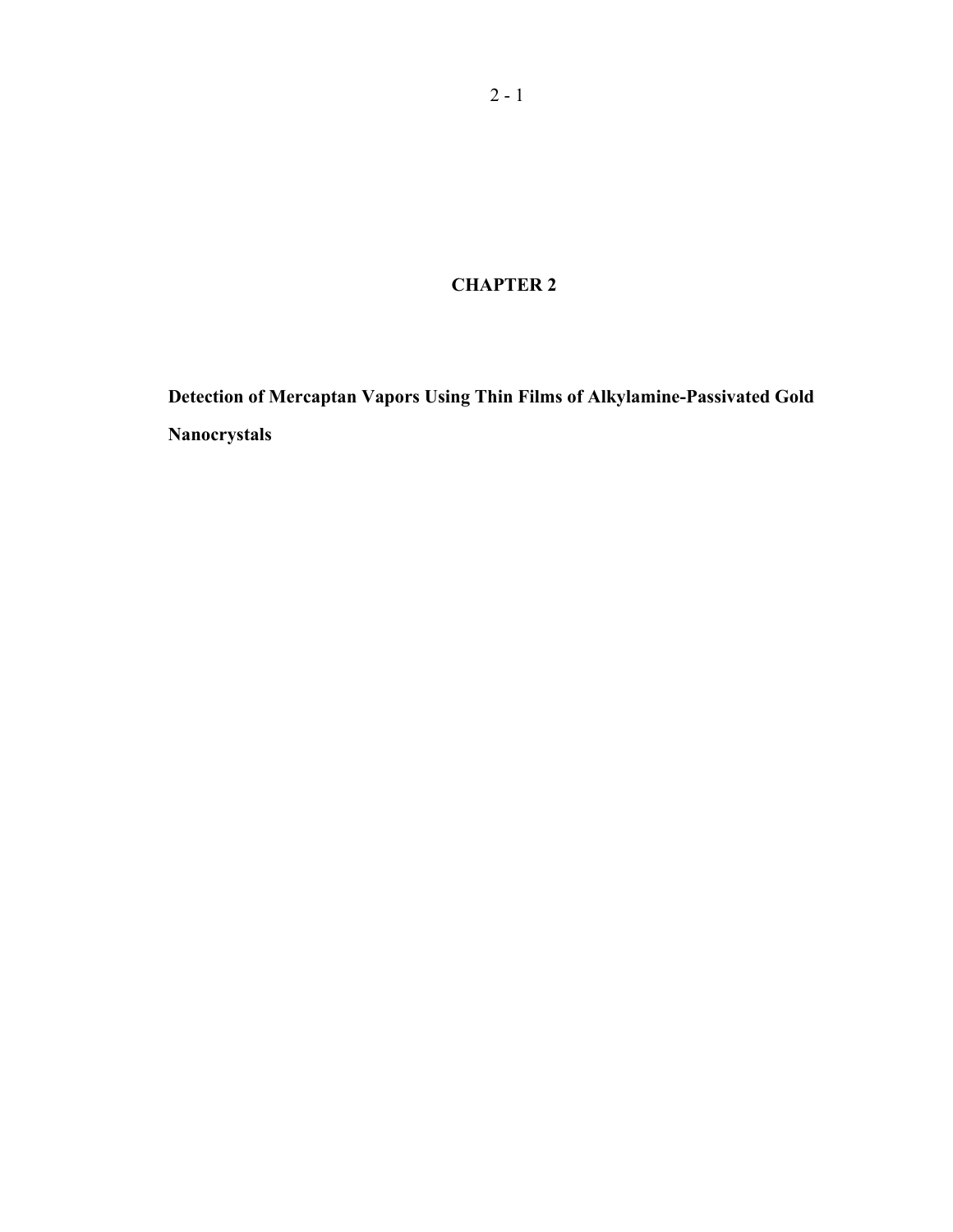## **ABSTRACT**

Alkylamine-capped gold nanocrystals have been used as chemically sensitive resistors for the detection of volatile organic mercaptan vapors. Thin  $(< 1 \times 10^{-4}$  cm) films of Au nanocrystals in the  $\approx$  7 nm size regime capped with dodecylamines were used to produce dc electrical resistances of (10 kΩ – 10 MΩ) when deposited onto interdigitated Au/Cr electrodes. These chemiresistive vapor detectors displayed a reversible increase in dc electrical resistance when exposed to non-thiol-containing organic vapors such as water, acetone, or toluene delivered at a constant fraction of their vapor pressure (P/P<sup>o</sup> = 0.050), with  $\Delta R/R_b$  responses to these vapors of typically only  $\approx$ 5%. In contrast, the amine-capped Au nanocrystal films exhibited a much larger, irreversible, decrease in resistance upon exposure to vapors possessing the thiol (-SH) functionality, including  $H_2S$ ,  $CH_3SH$ , and propanethiol. Optical spectroscopic data supports the hypothesis that the thiols displace the amine caps, allowing the gold cores to move closer and in some cases enter into contact, thereby lowering the film resistance. Consistently, the resistance of such films did not decrease upon exposure to octanethiol. At least for CH<sub>3</sub>SH, the rate of resistance change under repeated experimental conditions allows extraction of the concentration of the thiol species over the range of 0.004–1.5 ppm in air.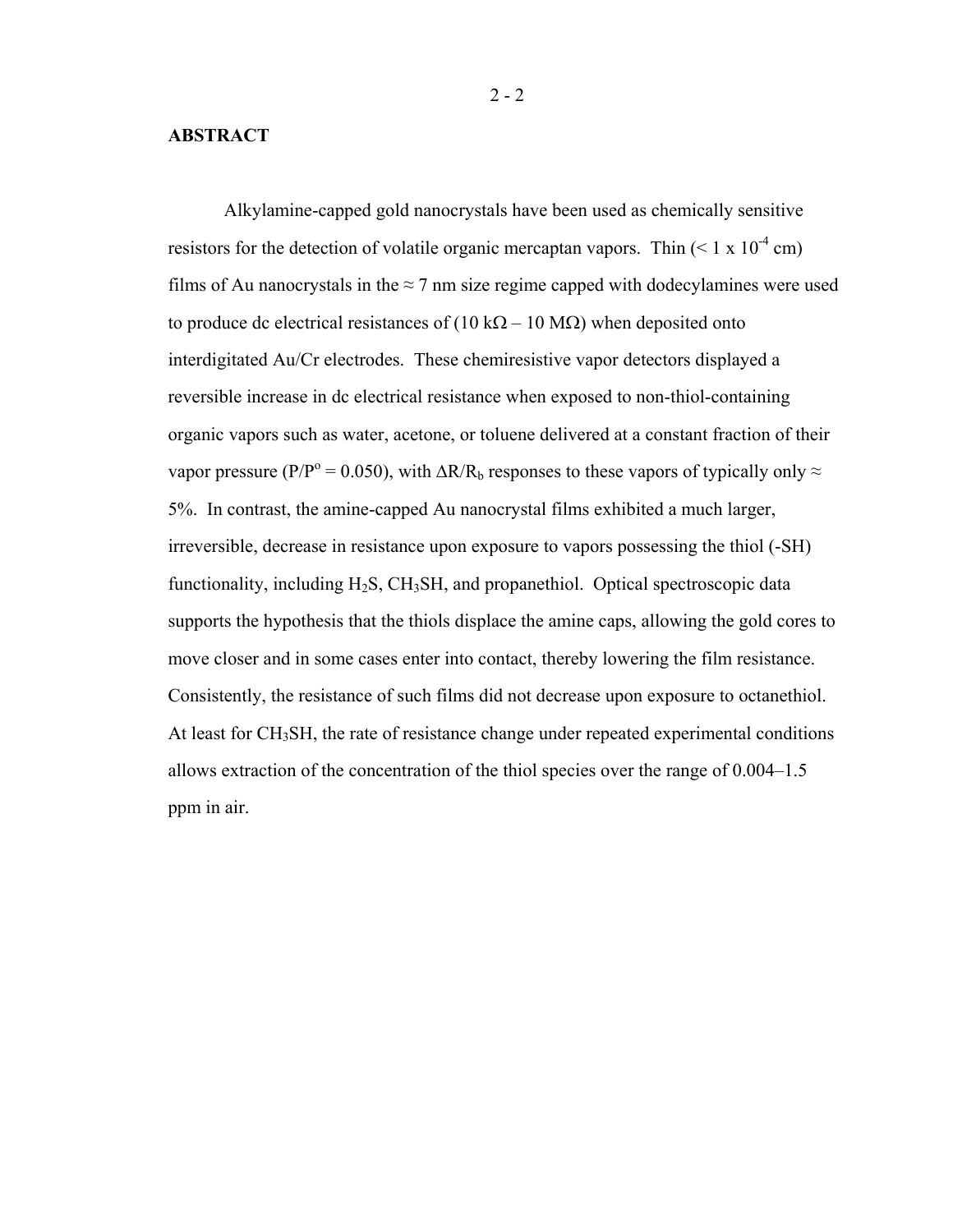$2 - 3$ 

## **I. INTRODUCTION**

An important benchmark in the development of electronic olfaction is the successful reproduction of human nose detection thresholds and odor quality perceptions. Although tin-oxide [1] and MOSFET [2] sensors received early attention as artificial noses, much of the recent work in developing an electronic analog of mammalian olfaction has focused on sorption-based detectors, and such work is outlined in the introductory chapter of this thesis. A recent addition to the sorption-based detector approach utilizes organically capped gold nanocrystal films as an impedance read-out vapor sensor [3, 4]. In these detectors, analyte induced swelling of the organic cap layer moves neighboring particles apart producing a measurable impedance change; however, as with other sorption-based detectors, the responses are expected to depend primarily on the equilibrium partition coefficient of the analyte vapor into the sorbant phase [5]. Similarly, the sensitivity of sorption-based polymer film detectors to a given concentration of analyte vapor depends primarily on the vapor pressure of the analyte and only secondarily on more specific chemical interactions between a given analyte and polymer [6]. As a result, for most sorption-based detectors, analyte with low vapor pressures exhibit lower limits of detection (LOD) in general than observed for chemically similar analyte of higher vapor pressures. This trend in sensitivities is echoed in mammalian olfaction [6, 7], with two classes of compounds as notable exceptions [8]. These two classes of analyte, or odorants as they are refereed to in studies of mammalian olfaction, are amines and mercaptans.

The need to quickly and easily ascertain the wholesomeness of foods has forced mammalian olfaction to evolve a specialized strategy for the detection of these two classes of compounds which are present in foods subjected to bacterial decomposition [9-13]. Consequently, the mammalian olfactory system demonstrates much lower LOD for these two types of molecules than for a response dominated primarily by vapor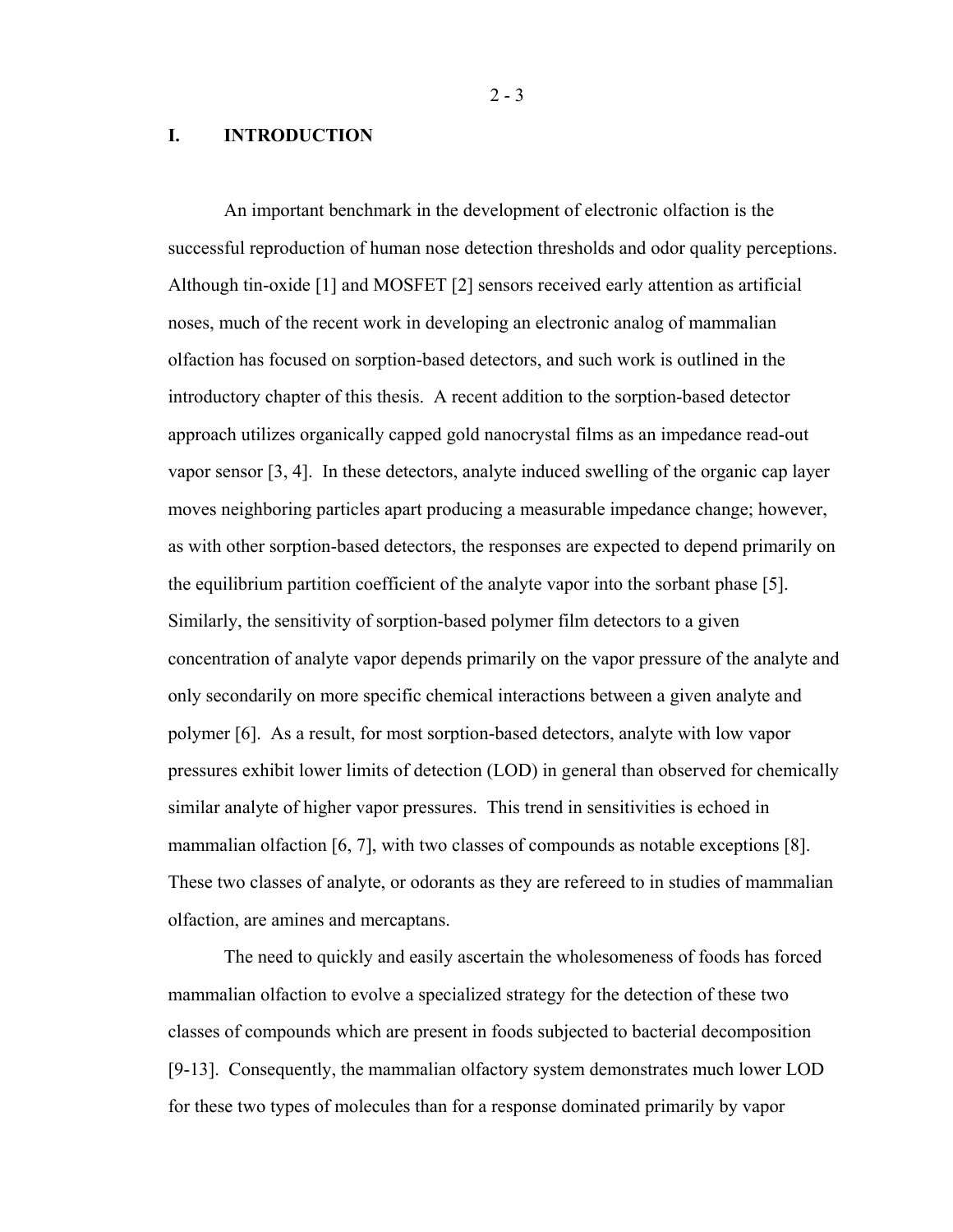pressure [7, 8]. In fact, amine and mercaptan gases with vapor pressures much greater than atmospheric pressure are easily detectable to mammals while many other gases lacking these chemical functionalities appear odorless [8]. The mechanism of detection is not well understood, but a separate biological strategy employing receptors that are functionally distinct from those receptors responsible for general olfaction can be predicted for both classes of analyte.

The likely existence of specialized, highly sensitive receptors for amines and mercaptans in mammalian olfactory systems warrants the development of a similarly unique set of detectors in electronic olfaction. Recent work in our laboratory using resistance measurements of polyanaline-carbon black composite films has established LOD on the order of 10 ppt (parts per trillion) for several types of amines [14]. However, a simple, single-element sensor methodology exhibiting enhanced sensitivity for thiols has been lacking from current implementations of the Caltech electronic nose. State-ofthe-art detection methods, with both specificity and sensitivity for sulfurous molecules, often require bulky sophisticated instrumentation such as with flame photometric detection [9], and may additionally require that these detectors are coupled to some system for preconcentration of the vapor prior to detection [15, 16]. We present a novel approach for building chemically sensitive resistors from organically capped gold nanocrystals, with both sensitivity and specificity for small mercaptan gases and vapors. This simple and inexpensive method lowers the LOD for molecules such as CH<sub>3</sub>SH and H2S from previous electronic nose detection levels.

Organically capped metal nanocrystals consist of a small metal core (typically less than 10 nm in diameter) surrounded by a dense organic layer [17-21]. These materials are easily synthesized using wet chemistry techniques and remain soluble for extended periods. In either a dry film of nanocrystals or in a concentrated solution, the organic layers serve to separate the metal regions of multiple particles. If the metallic cores of neighboring nanocrystals come into contact, they can fuse, loosing solubility and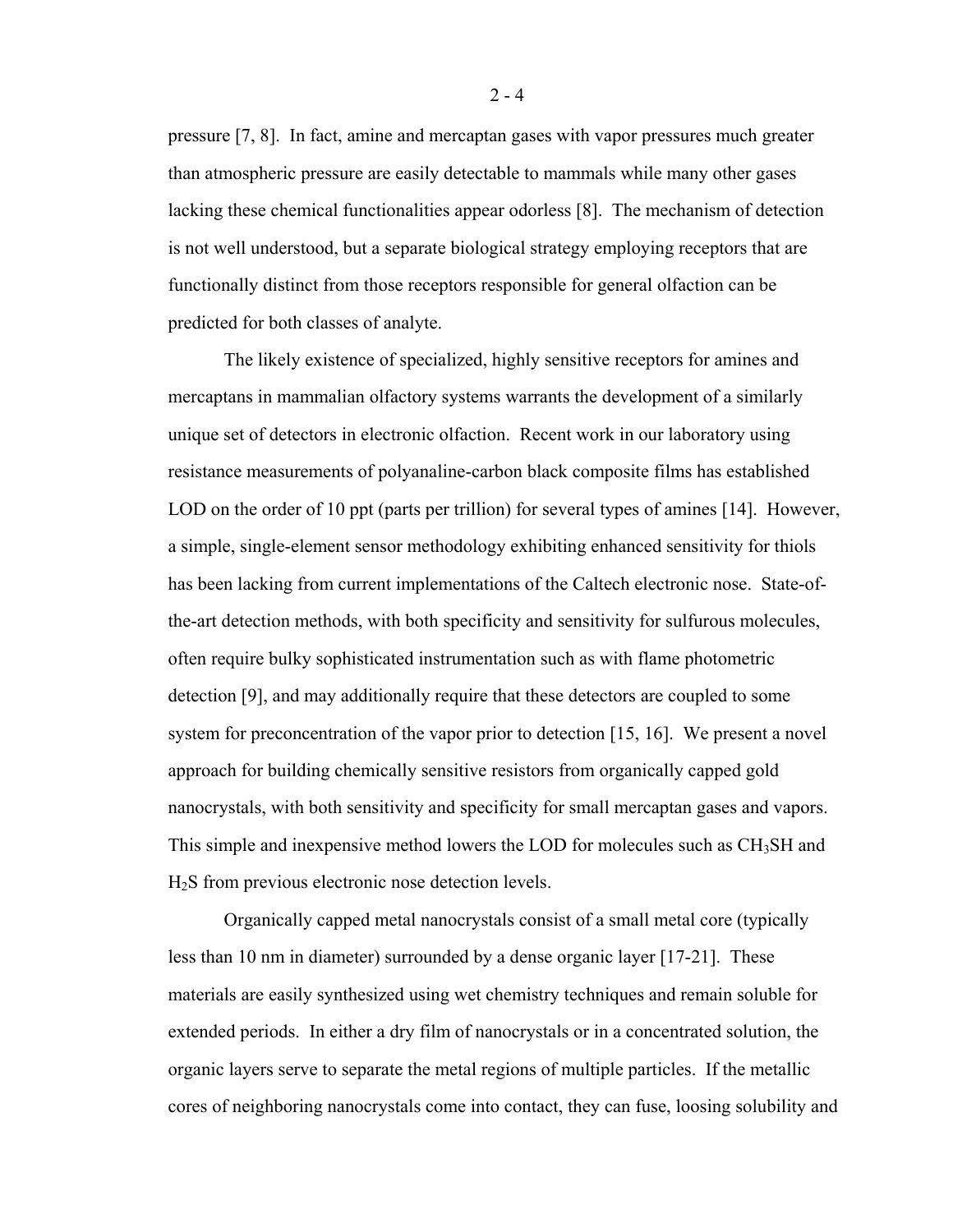eventually transitioning from a soluble material composed of isolatable nanocrystals into an insoluble semi-continuous metal film; consequently, the organic layer surrounding the metal core must remain intact and well ordered to avoid this particle coalescence.

The most commonly used precursor materials for the organic capping layer on noble metal nanocrystals are straight chain alkanethiols [17]. Only a comparatively small amount of work has focused on other organic capping layers such as alkylamines [22, 23]; however, these amine-capped gold nanocrystals are also reportedly stable with respect to coalescence and loss of solubility when stored in solution or as dry powders. The alkylamine at the gold interface is charge neutral, and the robustness of these nanocrystals with respect to the degradative processes leading to particle coalescence has been described as predominantly a kinetic property, rather than a thermodynamic stability [22].

Amine-capped nanocrystals provide a suitable material for a novel type of resistive composite sensor with unique properties The highly conductive gold cores are separated by the electrically insulating organic phase, thus films of nanocrystals exhibit extremely high electrical resistances. Terrill et al. showed that the conductivity,  $\sigma$ , of alkanethiolate stabilized nanocrystals satisfies the following equation over a range of sizes

$$
\sigma(T,\delta) = \sigma_0 e^{-\delta \text{edge} \cdot \text{B}} e^{-\Delta G^{\ddagger}/RT}
$$
\n(1)

where δedge is the edge-to-edge metal core separation. B is the electron transfer coupling coefficient, and  $\Delta G^{\ddagger}$  is the electron hop activation energy [18]. The conductivity of alkylamine stabilized nanocrystals is similarly expected to decrease exponentially with the thickness of the insulating organic layer. This combination of a strong dependence of the conductivity on the core-to-core separation, and the inherently weak nature of the amine gold interface [22], provides lends this material to the development of a new type of chemically sensitive resistor. Any reaction at the amine core interface that alters the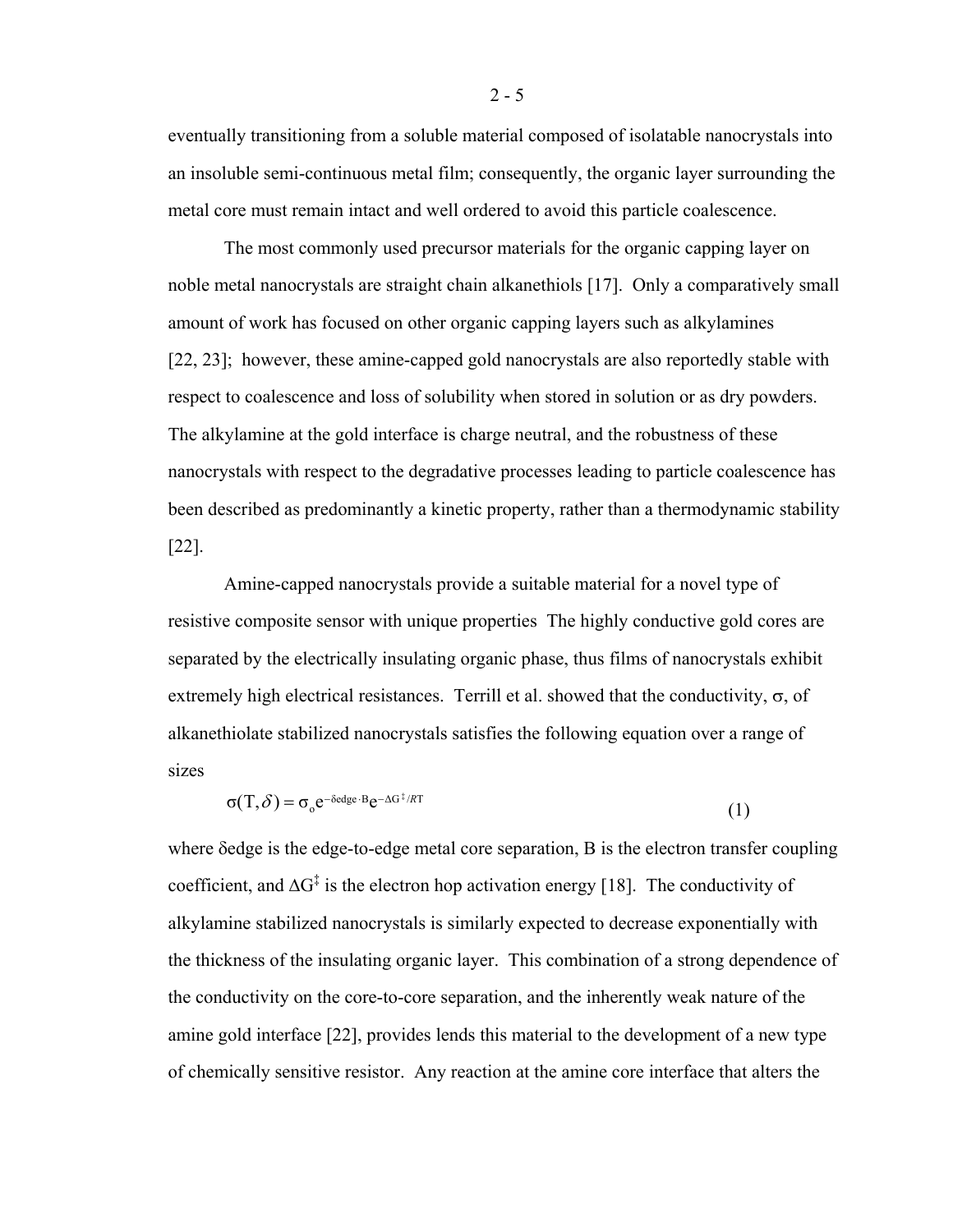stability of this material should have a significant effect on a resistance signal. We demonstrate herein, that films of dodecylamine-capped gold nanocrystals are highly sensitive to mercaptan gases and vapors. We propose that small analyte molecules displace and destabilize the protective layer (Scheme I), resulting in a substantial decrease in resistance. Additionally, we show that for exposures of CH<sub>3</sub>SH (methylmercaptan), sensors of this type provide a descriptor that is linearly dependant on the concentration of the analyte.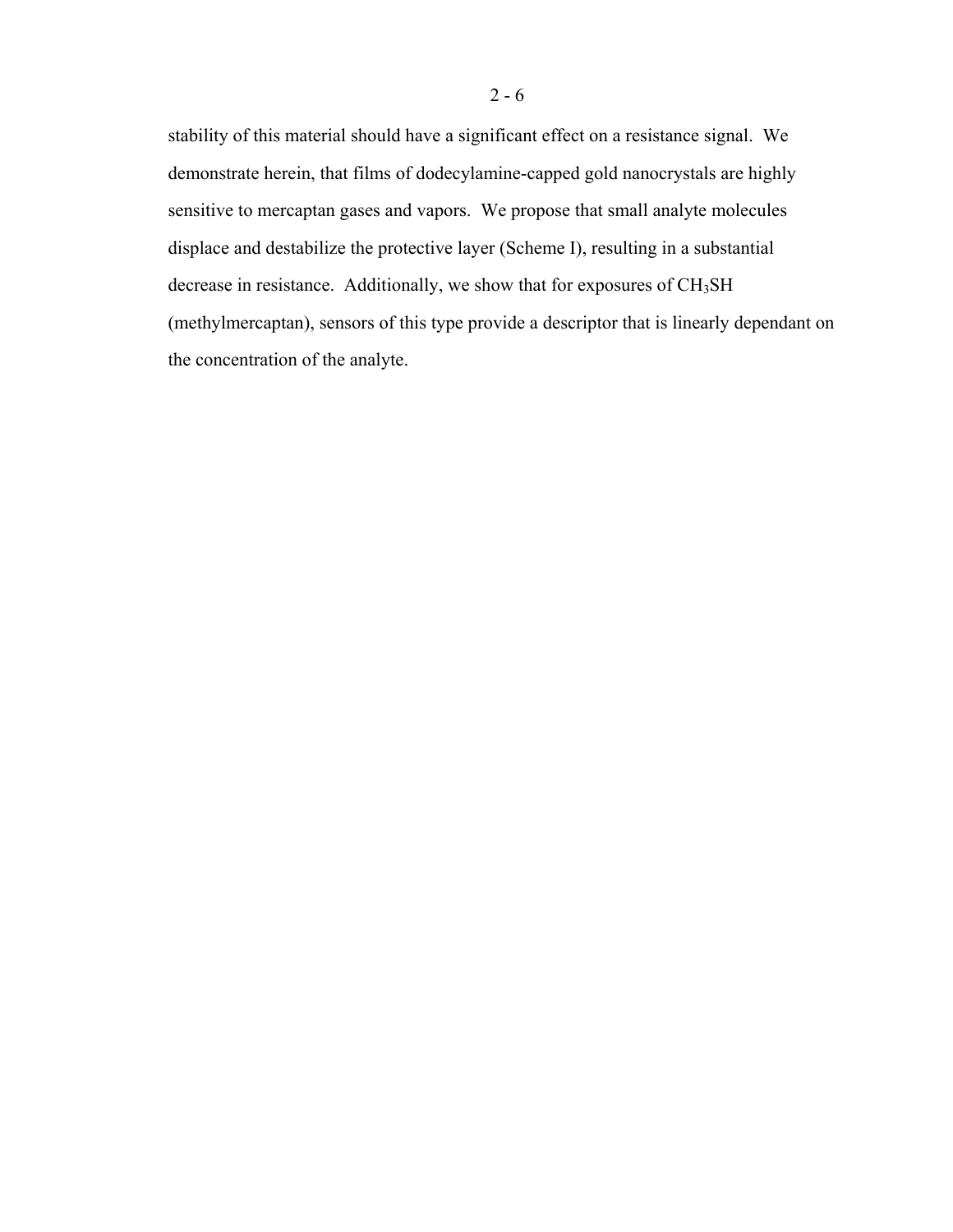#### **II. EXPERIMENTAL**

#### **A. Materials**

The solvents, hexanes, acetone, toluene, ethanol (95%), and glacial acetic acid were purchased from EM Science while the reagents sodium borohydride (NaBH<sub>4</sub>) and dodecylamine and the test analytes propanethiol and octanethiol were purchased from Aldrich Chemical Corp. The gold salt, hydrogen tetrachloroaurate(III) trihydrate  $(HAuCl<sub>4</sub>:3H<sub>2</sub>O)$ , was purchased from Johnson-Mathey. Methylmercaptan (CH<sub>3</sub>SH, 958.4 ppm in nitrogen), CH<sub>3</sub>SH (10.5 ppm in nitrogen), and Hydrogen Sulfide (H<sub>2</sub>S, 1080 ppm in nitrogen) were purchased in cylinders from Matheson. All solvents, reagents, and gases were used as received.

## **B. Preparation of Gold Nanocrystal Solutions**

Alkylamine capped gold nanocrystals were synthesized without the use of a phase transfer reagent according to the procedure developed by Leff et al. [22]. Briefly, 0.42 g hydrogen tetrachloroaurate was dissolved into 100 ml of deionized water in a 2000 ml round bottom flask. A second solution was added to the flask containing 0.62 g dodecylamine dissolved into 100 ml of toluene. This biphasic mixture was stirred vigorously with a 3 cm long magnetic stir bar while a solution of freshly prepared 0.62 g sodium borohydride dissolved in 100 ml of deionized water was added over the course of approximately 90 s. After stirring for 14 h, the organic phase was separated and rinsed three times with 100ml of deionized water in a separatory funnel. The soluble product remaining in the organic phase was filtered through 0.45 µm nylon filter paper and concentrated with rotary evaporation to approximately 4 ml and then precipitated in 800 ml of ethanol at 260 K. This precipitate was then collected on a second 0.45  $\mu$ m nylon filter paper and redissolved into a small amount of ( $\approx$  20 ml) of hexane. The solution was stored in a freezer until needed.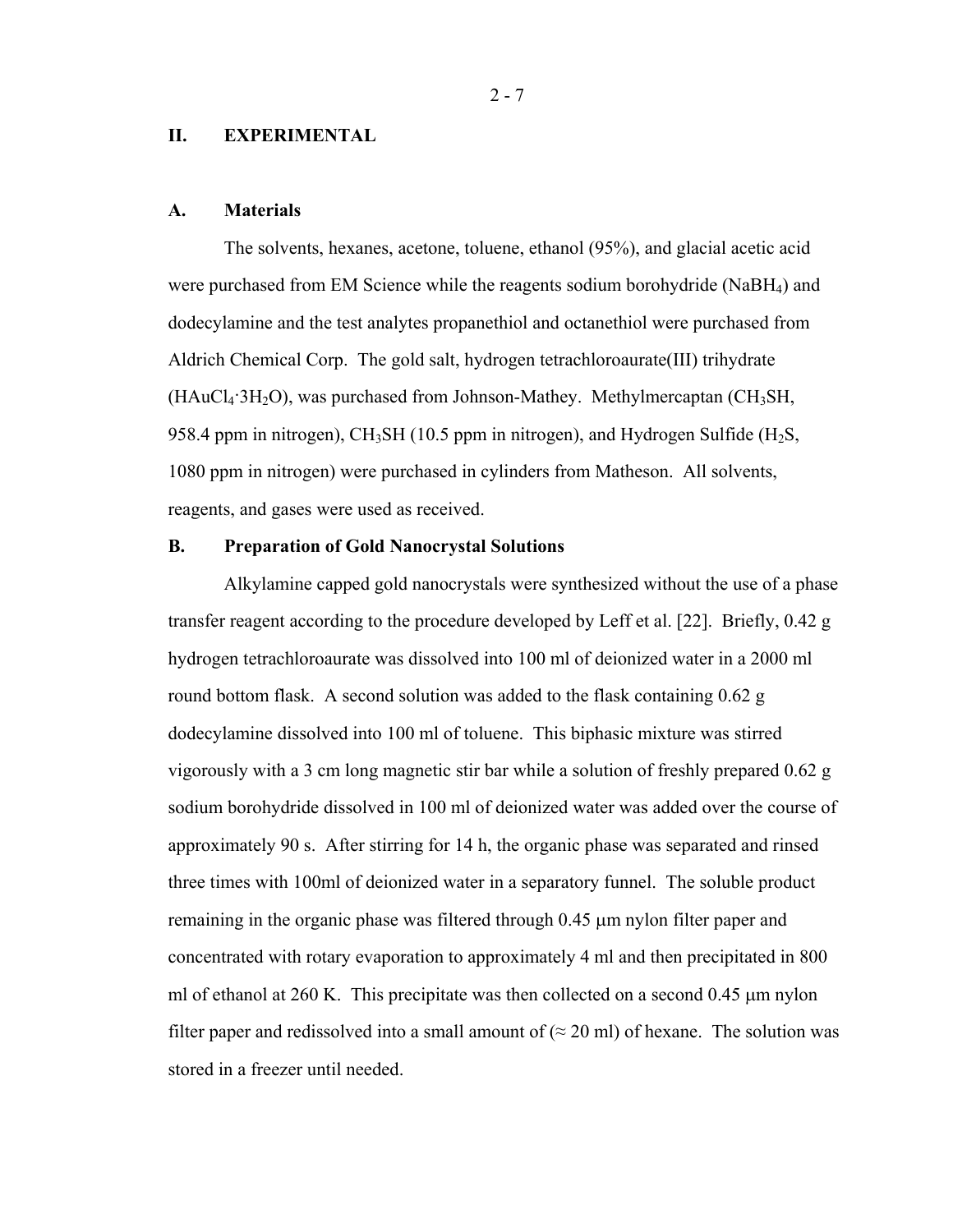## **C. Substrates and Detector Films**

Nanocrystal films were prepared on 1 cm x 2 cm glass substrates patterned with a set of electrodes designed for the measurement of highly resistive materials. The IDE (interdigitated electrode) pattern consisted of 50 nm of gold over a 30 nm adhesion layer of chromium, and defined on each substrate 20 parallel sets of lines, 5 mm in length, and separated by 10  $\mu$ m. The nanocrystal films were cast by manually depositing drops from a hexane solution directly over the electrode region. During the application, the substrates were spun ( $\approx$  700 RPM) on a spin-coater (Headway Research Inc.). The film was allowed to dry briefly ( 2 or 3 s) between successive drops, and typically 10-15 drops were applied. Because the IDE substrates were made from gold, a control experiment was performed to ensure that the properties of the gold electrodes themselves did not contribute significantly to the responses observed for mercaptan exposures. Briefly, a highly resistive ( $> 100 \text{ k}\Omega$ ) polyethylene-co-vinyl acetate - carbon black detector was deposited onto an IDE substrate and then exposed to CH3SH for several minutes. No change in the resistance of the composite detector/IDE was observed, indicating that changes in the electrode itself do not contribute to a significant part of the response observed for these analyte. Control tests with  $H_2S$  did in some cases result in a slight drift in the direction of increasing resistance of the electrodes, but these control tests never produced the characteristic response of decreasing resistance described below.

## **D. Vapor Flow Apparatus**

A computer controlled automated flow system (Scheme II) was used to deliver controlled pulses of a diluted stream of an analyte gas or solvent vapor to the detectors [6]. The background air was oil-free air obtained from the house compressed air source  $(1.10 \pm 0.15$  parts per thousand (ppth) of water vapor) controlled with a 28 L min<sup>-1</sup> mass flow controller (UNIT).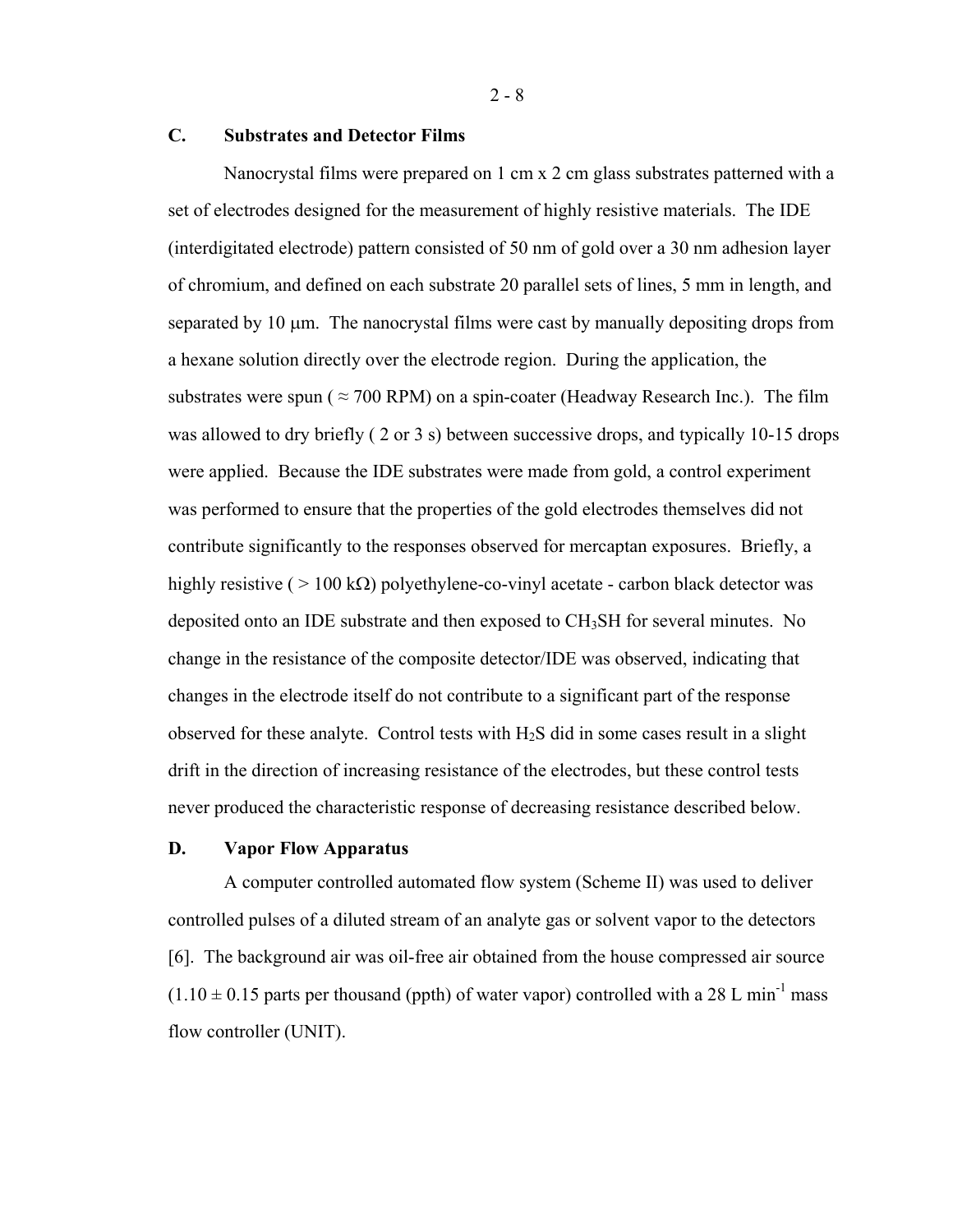## *1. Vapors derived from liquid sources*

To obtain the desired concentration of analyte in the gas phase, a stream of carrier gas controlled by a  $60$  ml min<sup>-1</sup> mass flow controller was passed through a bubbler. Saturation of the gas flow through the bubbler of interest was confirmed with a flame ionization detector (Model 300 HFID, California Analytical Instruments, Inc.). The saturated gas stream was then switched in and out of the background stream with a diverting solenoid valve (12V DC Teflon, Cole Parmer), diluting the saturated vapor with background air to produce the desired analyte concentration while maintaining the total air flow at a constant value of either 4 or 5 L min<sup>-1</sup> during the entire period of an experiment, whether before, during, or after the exposure.

## *2. Experiments with gaseous analyte*

Tanks of H<sub>2</sub>S and CH<sub>3</sub>SH as mixtures in nitrogen were purchased from Matheson in the following concentrations: CH<sub>3</sub>SH 958.4 ppm and 10.5 ppm, and H<sub>2</sub>S 1080 ppm. These tanks were connected through a stainless steel pressure regulator to either a 60 ml  $min^{-1}$  or 8 ml min<sup>-1</sup> mass flow controller and then farther diluted with the background air. The analyte gas was switched in and out of the background stream with a diverting solenoid valve, and in all experiments, the total air flow into the sample chamber was held at a constant value of either 4 or 5 L min<sup>-1</sup> before, during, and after the exposure period. The period of the exposure was adjusted to provide a sufficient response, and ranged from 60 s for high concentrations of analyte to 600 s at low concentrations.

## **E. DC Resistance Measurements and Data Analysis**

### *1. Measurement setup*

Each glass electrode, fabricated pattern, and deposited film of amine capped nanocrystals comprised one sensor. Typically 3 to 6 of these sensors were prepared at a time, and were placed in a row in a small linear chamber constructed of aluminum and Teflon with an internal cross-sectional area of approximately  $3 \text{ cm}^2$ . The dc resistance of each sensor was measured with a multiplexing digital multimeter (Model HP 34970a,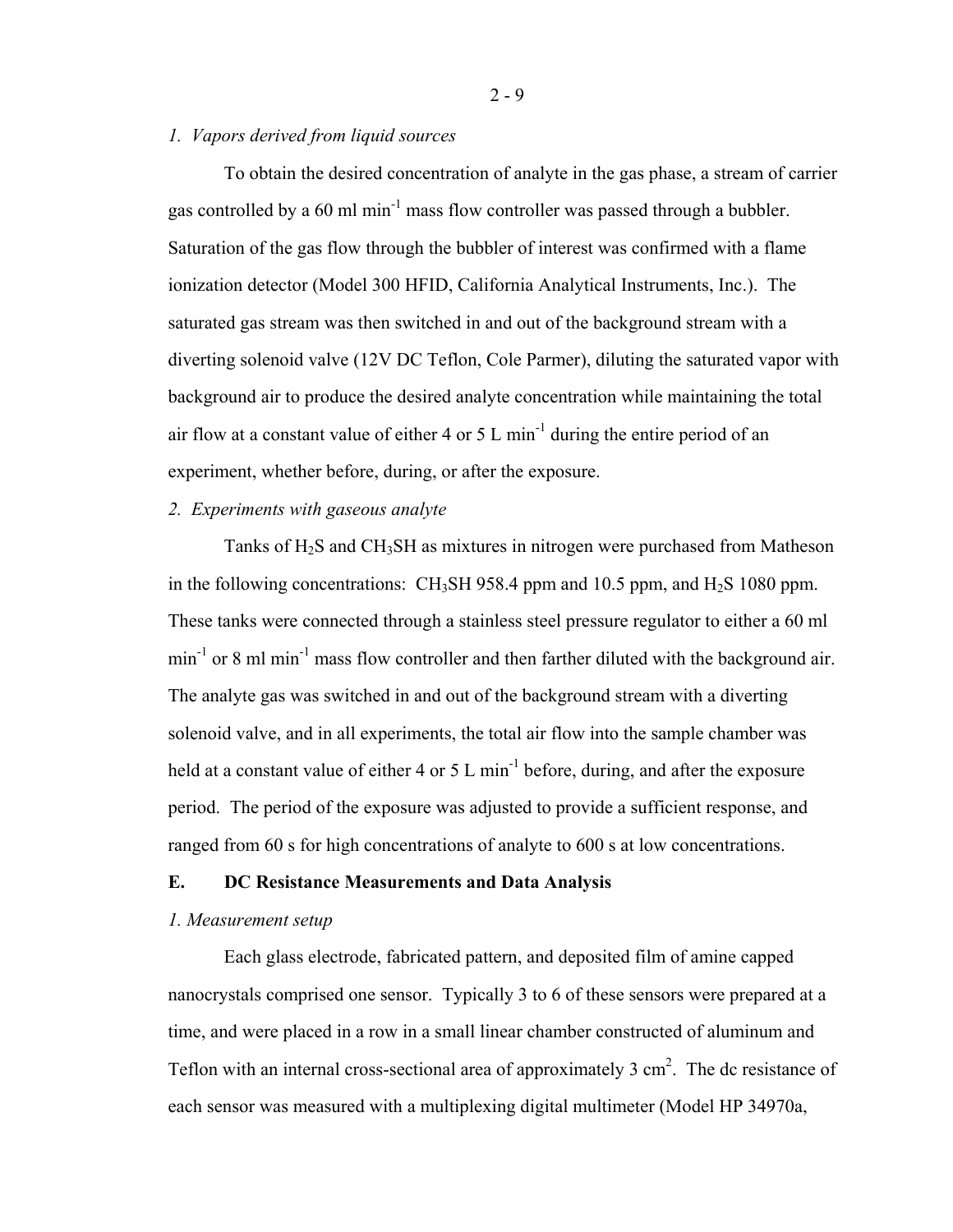Hewlett Packard) using short twisted-pair connections and integration times spanning at least two power line cycles. A personal computer running applications developed with LabVIEW 5.0 controlled both the flow system and the data acquisition apparatus. Each sensor was used only once, then discarded.

## *2. Resistance response data analysis*

The magnitude of the electrical resistance of each detector was initially very high  $(10 \text{ k}\Omega - 100 \text{ M}\Omega)$  and ranged widely for similarly prepared resisters; consequently, a suitable descriptor was required for interpretation of these differing resistance values. A suitable descriptor was found by taking the natural log of each detectors' resistance, and then fitting a straight line to this data in the region corresponding to the range from 95% to 70% of the initial resistance. This slope was used as the detector descriptor for comparing data from multiple sensors and multiple exposures of  $CH<sub>3</sub>SH$ . For other analyte, where studies of the concentration dependence of the response were not undertaken, no such descriptor was employed in the analysis. Although all of the detectors exhibited pre-exposure drift, some were notably worse than others and drifted out of measurement range 10 kΩ - 100 MΩ. These detectors were excluded from farther data analysis. Data were processed with a program written in Microsoft Excel Visual Basic.

## **F. UV-vis Absorbance Spectra**

Films for absorbance measurement were prepared by spin coating films of dodecylamine capped gold nanocrystals onto a thin glass microscope coverslip. The absorbance spectra of these substrates were recorded between 400 and 700 nm on a UVvis diode array spectrophotometer (HP 8452A, Hewlett Packard). After recording the pre-exposure spectra, the substrate was exposed for 20 min to propanethiol vapor in air at a concentration of 164 ppth. After the vapor exposure, the absorbance measurement was repeated.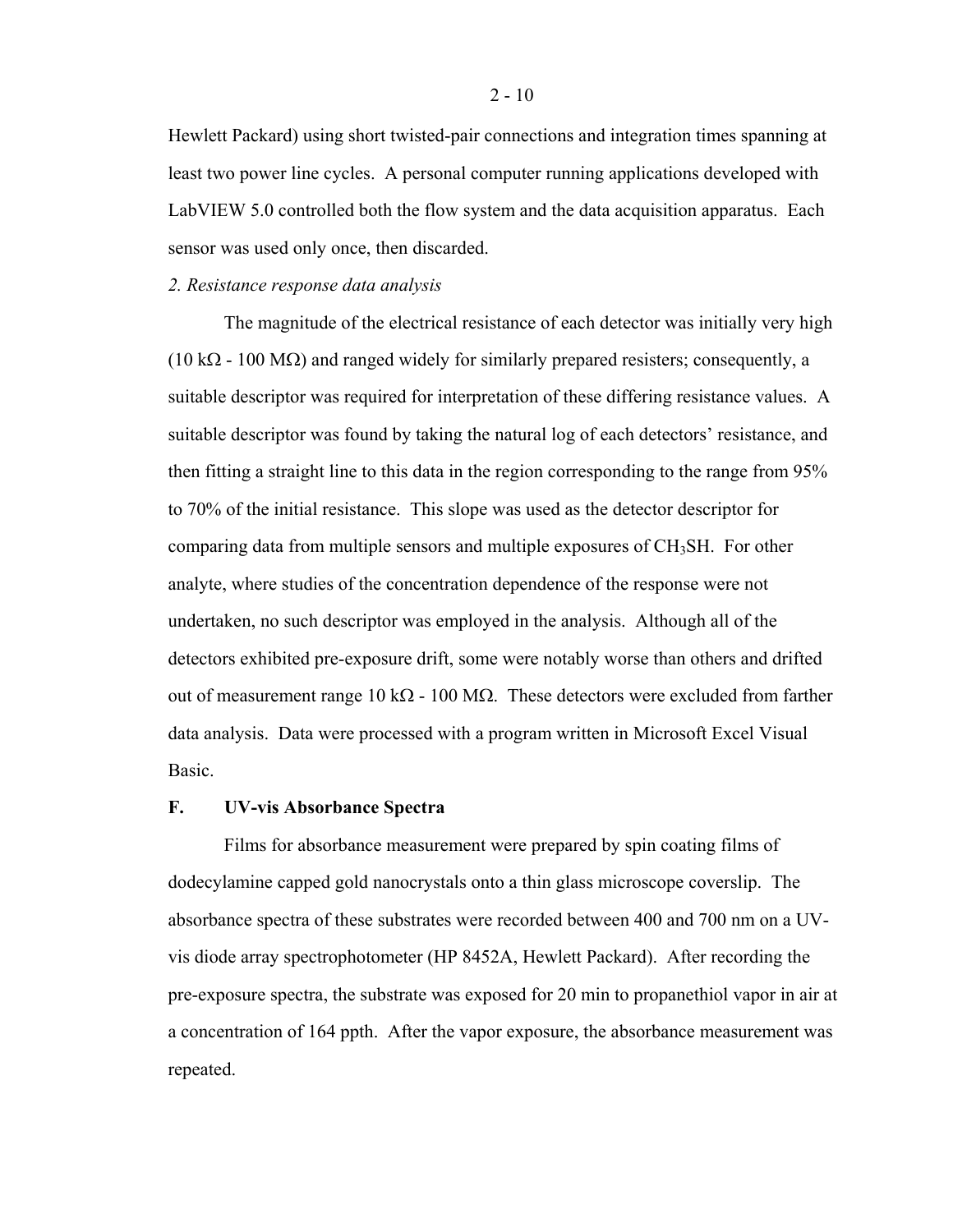2 - 11

## **III. RESULTS and DISCUSSION**

#### **A. Optical Properties of Films Exposed to Thiol Vapors**

The optical properties of dodecylamine-capped gold nanocrystals before and after exposure to mercaptan vapors were investigated. The absorbance spectra of a thin film of the nanocrystals used in this study is displayed in the dark line of Fig 1. This spectrum, which is characteristic of the plasmon resonance of gold nanocrystals has been observed by many workers [17, 22]. This plasmon resonance depends on the size of the nanocrystals, shifting to longer wavelengths with increasing size. The initial  $\lambda_{\text{max}}$ depicted in Fig. 1 is consistent with particles  $\geq$  7 nm in diameter [22]. The light dashed line in Fig. 1 shows the absorption spectra of the same film after a 20 minute exposure to 160 ppth of propanethiol vapor in air. After this exposure, the  $\lambda_{\text{max}}$  has shifted to  $\sim$ 605nm. This shift in the plasmon resonance is consistent with the formation of larger particles, or a decrease in the interparticle distances as the gold cores become closer together [24] after exposure to a mercaptan vapor.

## **B. DC Resistance Responses of Films Exposed to Thiol Vapors**

Fig. 2 shows the resistance response of a typical dodecylamine capped gold nanocrystal sensor before during and after a 300 s exposure to  $CH<sub>3</sub>SH$  at 4 ppb (parts per billion) in air. The resistance drift of the sensor, which is well fit with a straight line in the 600 second period prior to initiating the gas exposure, is extrapolated through the remainder of the chart. Upon exposure to this low concentration of CH3SH, the sensor responds with a rate of decreasing resistance that is greater than the initial drift. The falling resistance is consistent with a decrease in the edge-to-edge core separation upon exposure to even low concentrations of small molecule mercaptan vapors. This is likely the result of place exchange reactions [25] between the incoming thiol molecule and the loosely bound amine layer. This low level detection for CH<sub>3</sub>SH is comparable to the human olfactory threshold displayed in Table 1, and substantially improves the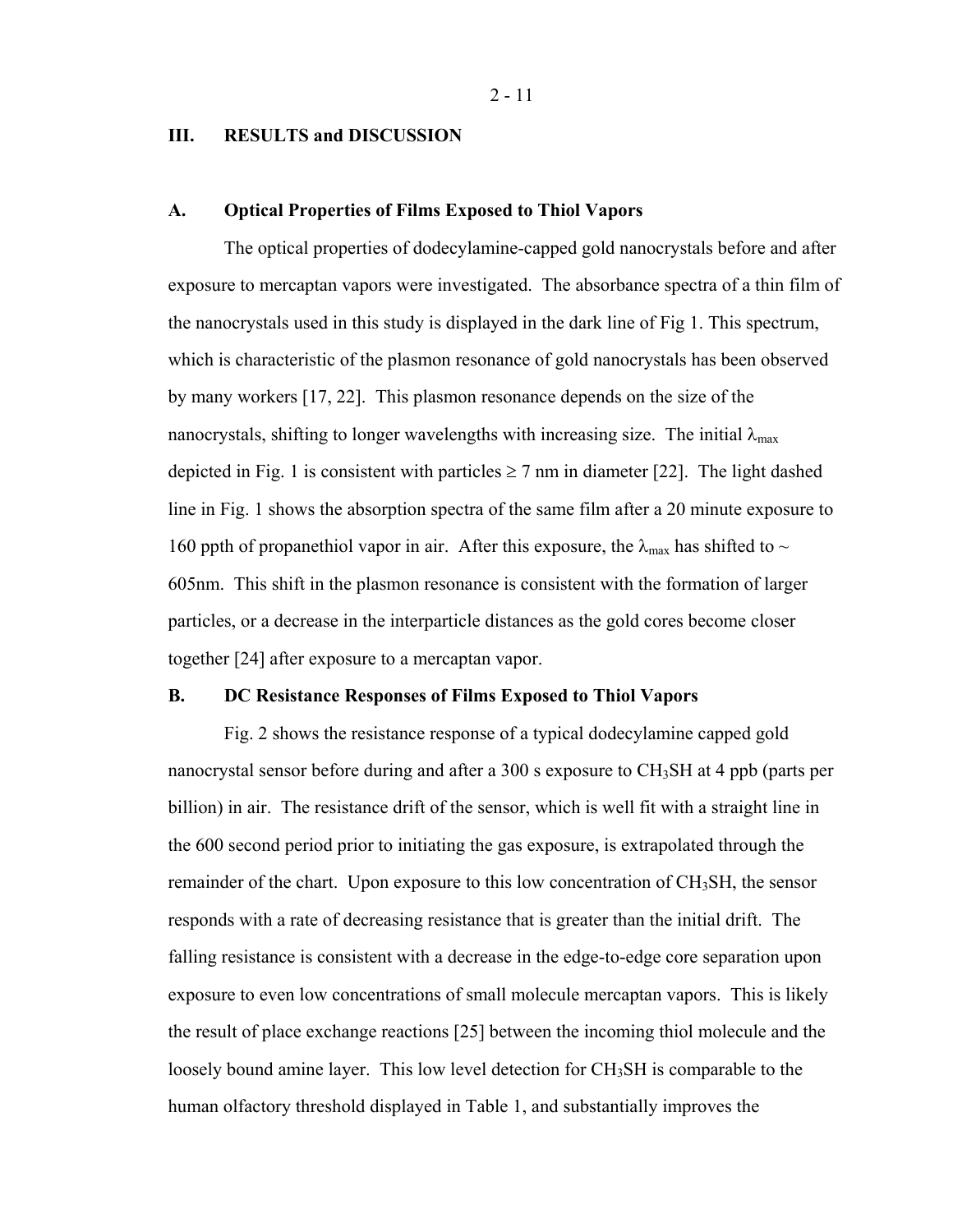performance of chemically sensitive resistive detectors over previous strategies relying on carbon black-polymer composites, which exhibit no response to CH<sub>3</sub>SH.

The thin film sensors used in this study all exhibited some degree of initial resistance drift, which was primarily in the direction of declining resistance. Although gold nanocrystals are typically synthesized with the phase transfer reagent tetraoctylammonium bromide to facilitate the reaction of the gold salt at the interface between the organic and aqueous phases in the reaction mixture, Leff et al. report that residual phase transfer reagent in the cap region greatly reduces the stability of the material [22]. They also note, that when this phase transfer reagent is excluded from the syntheses, the resulting nanocrystals remain stable for extended periods. The nanocrystals used in this study, although synthesized without phase transfer reagent, showed marked instability when cast into thin films. This instability was characterized by the transformation from soluble to insoluble material and the change from a dark red or purple colored film to a yellow gold color film. The transition was also accompanied by a significant drift in the direction of decreasing resistance. This instability presents a significant limitation to the usefulness of this sensing methodology. Although smaller particles may have exhibited greater stability [19, 21], attempts to use smaller particle films were unsuccessful due to the increased resistance, which exceeded the range of the resistance meter for the electrode geometry employed in this study. Similarly, thicker capping regions may have improved the stability, but this too would increase the resistance significantly. Small quantities of sulfides are present in the atmosphere, which could lead to the sensor drift; however, degradation of the material proceeded similarly even when the sensor chamber was held under a flow of compressed nitrogen.

Fig. 3 shows similar data for a similarly prepared sensor in response to an exposure of CH3SH at a concentration of 150 ppb in air. The resistance of this sensor fell more rapidly, which is indicative of a greater rate of cap displacement at the higher concentration of analyte. Because the magnitude of the electrical resistance of each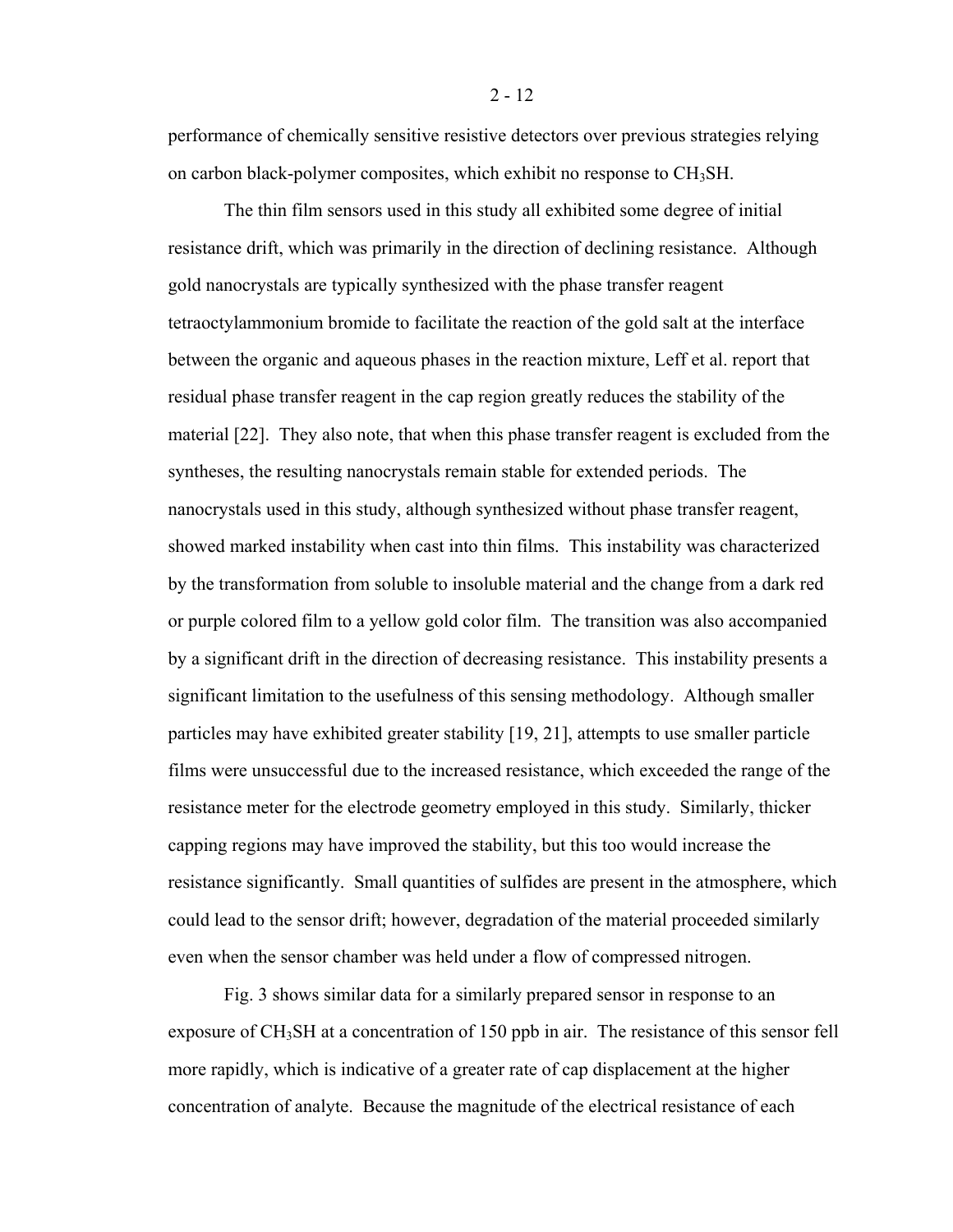detector was initially very high (10 kΩ - 200 MΩ), and very different for similarly prepared resisters, a suitable descriptor was required for interpretation of the responses. As depicted in Fig. 4, the natural log of each detector resistance was taken, and then a straight line was fit to the region extending from 95% of the initial resistance to 70% of the initial resistance. For sensors with very small responses ( $\leq 30\%$ ), a smaller region extending from 95% of the initial resistance to 85% of the initial resistance was used. This region was well fit to a straight line for all of the CH<sub>3</sub>SH exposures ( $R^2 \ge 0.963$ ) and the slope of this line was used as the response descriptor. The form of the response is consistent with the predicted exponential increase in conductivity upon decreasing edgeto-edge core separations predicted by Eq. (1) [18]. This descriptor worked well for CH3SH responses, and the result of exposures of 6 different concentrations (0.004, 0.017, 0.150, 0.380, 1.15, and 1.5 ppm) in air are displayed as a function of  $CH<sub>3</sub>SH$ concentration in Fig. 5. The resulting data was well fit to a straight line with a small intercept indicating that this descriptor provides significant correlation with  $CH<sub>3</sub>SH$ concentration.

As described above, the optical absorbance was recorded before and after some of these exposures to CH<sub>3</sub>SH. This absorbance typically exhibited  $\lambda_{\text{max}}$  values that shifted to longer wavelengths. These changes were quite small however, and the electrical resistance change with its large dependence on particle to particle separation provided a more sensitive method of transducing the analyte induced changes in the detector film. Resistance measurement also has the significant advantage of requiring only low cost and low power electronic components, is easily multiplexing, and is compatible with portable devices due to the low profile design of the sensor.

The response of a dodecylamine capped nanocrystal film upon exposure to a longer chain mercaptan, octanethiol, is shown in Fig. 6. This response shows the increasing resistance during and after exposure of a sensor to 600 s of octanethiol vapor at 20 ppm in air. This is consistent with of an increase in the edge-to-edge core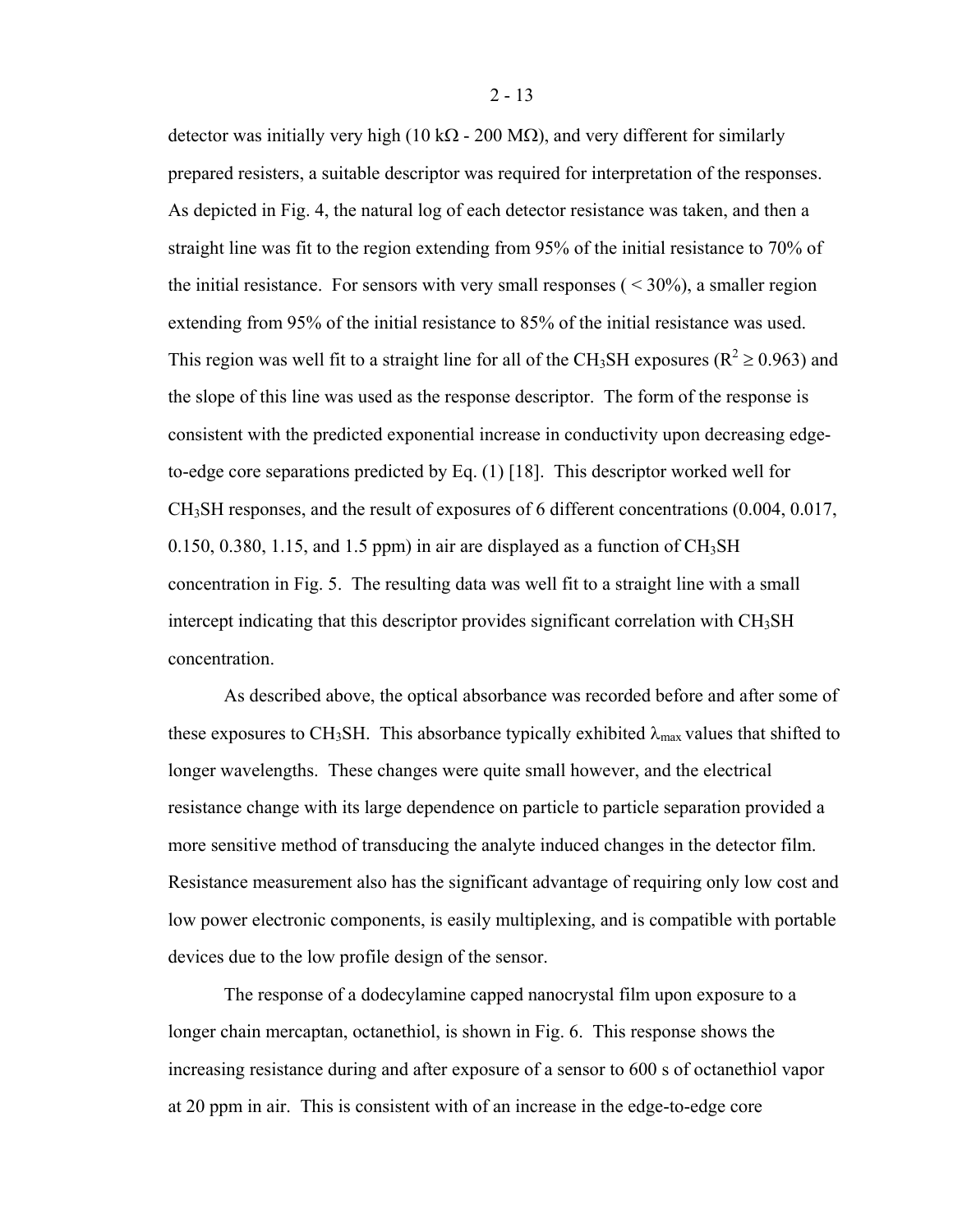separations upon incorporation of the mercaptan into the film, even though octanethiol is clearly shorter in length than dodecylamine. The responses of several sensors to octanethiol, although all positive and persistent after ending the exposure, were varied and did not easily lend themselves to analysis.

The response of the detector to another gas,  $H_2S$  at 8.6 ppm in air, is displayed in Fig. 7. The responses of the detectors to  $H_2S$  were varied. Only 3 of the 6 detectors studied at this analyte concentration exhibited the characteristic response in Fig. 7. Some showed slight initial increases in resistance followed by decreasing resistance, and others did not respond significantly. Although this level is well above the human olfactory threshold, it may be useful in environmental monitoring because it is lower than the recommended maximum workplace value for this gas [26] shown in Table 1.

An important property of these sensors beyond their sensitivity is their specificity to mercaptan vapors. Films of dodecylamine nanocrystals did not produce the characteristic decreasing resistance responses of Figs. 2, 3, and 7 upon exposure to common (non-mercaptan) solvents and vapors. Only small positive increases in resistance were observed for exposures of water and common organic solvents, which is consistent with the operating principle reported previously for alkanethiolate-capped gold nanocrystal sensors [4]. As shown in Fig. 8, in consecutive 120 s exposures to acetone and toluene at concentrations of 12 and 1.5 ppth, respectively, the sensor resistance increased only slightly and reversibly in each exposure. However, when exposed to a harsh vapor such as acetic acid at a concentration of 0.80 ppth, the sensor did exhibit at least some decrease in resistance following an initial resistance spike. This may be consistent with the sorption of this carboxylic acid into the film, producing a slight swelling-type response, followed by the reaction of the acid with the amine, causing a decreased stability of the capping layer.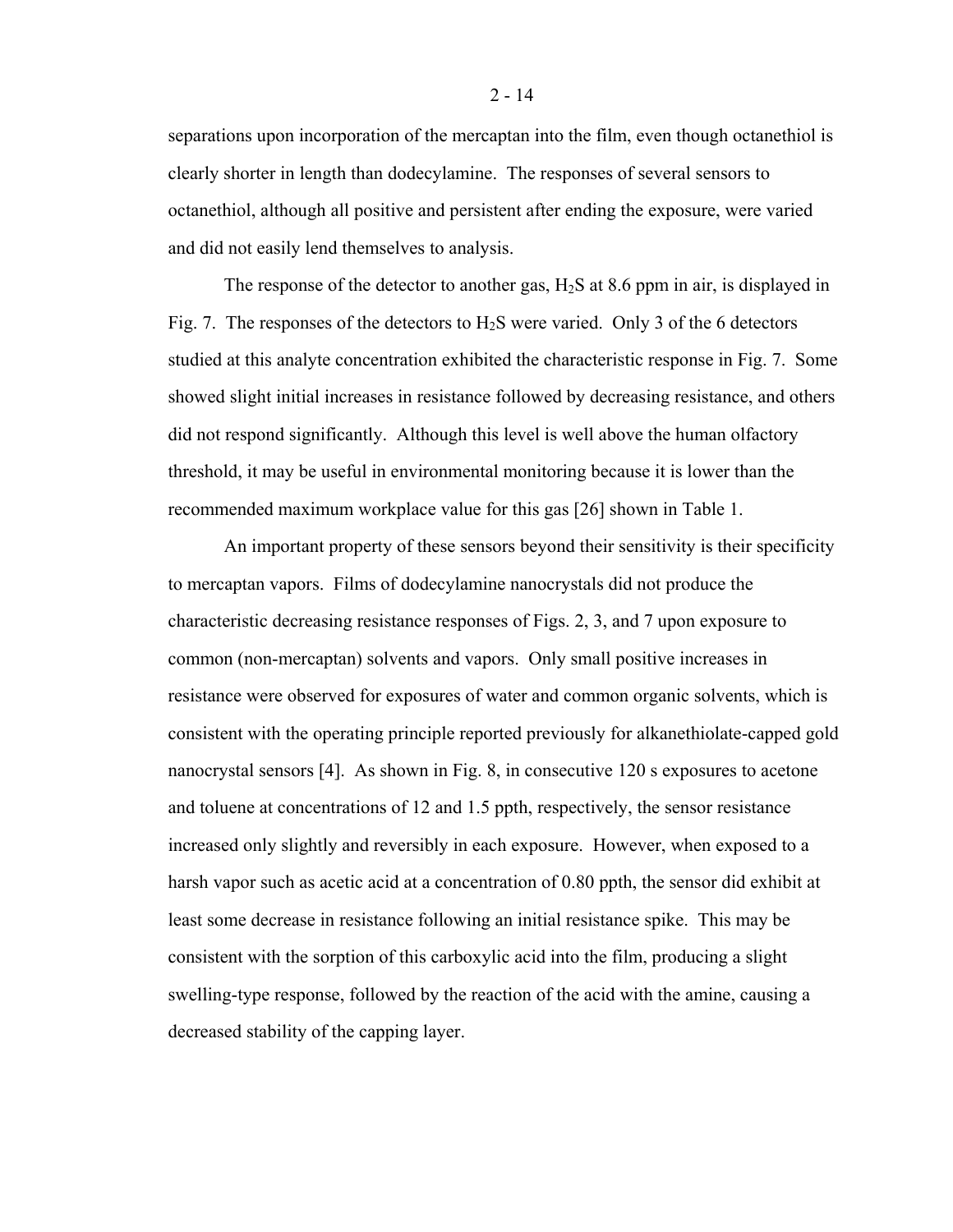2 - 15

#### **IV. CONCLUSIONS**

The electrical resistance of dodecylamine-capped gold nanocrystal films on IDEs exhibits a significant change upon exposure to CH<sub>3</sub>SH gas. This reaction is well fit, and the rate of this reaction under a given set of experimental conditions is dependent on the concentration of the CH3SH. This method of detection provides linear responses to CH<sub>3</sub>SH between 0.153 and 1.53 ppm ( $R^2 = 0.9882$ ), although responses were visible at the lowest concentrations tested of 1.6 ppb. The detector films also exhibited similar responses to  $H_2S$  at concentrations as low as 1.4 ppm although the form of this response was more complicated and less robust. The addition of such a sensor to an array of nonspecific vapor detectors extends the capability of the array to the detection of small mercaptan gases undetectable with previous implementations of the electronic nose.

## **V. ACKNOWLEDGEMENTS**

We acknowledge NASA, DOE, the NIH, and an Army MURI for their generous support of this work.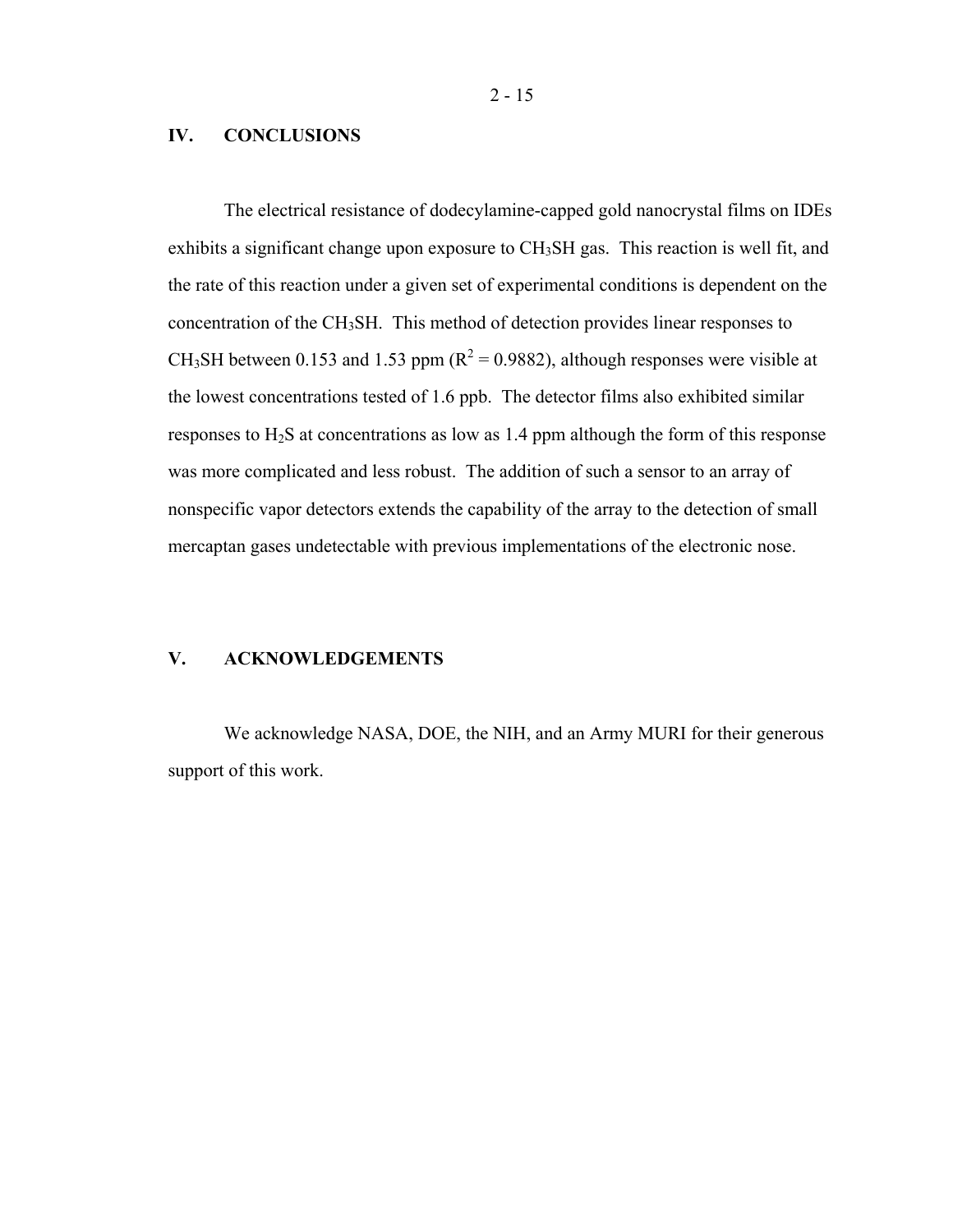# **VI. TABLES**

| <b>Workplace Concentrations</b> |                                  |                                      |                                                                  |
|---------------------------------|----------------------------------|--------------------------------------|------------------------------------------------------------------|
| mercaptans                      | Compound                         | <b>Odor Threshold</b><br>Value (ppb) | <b>Maximum Concentration Value</b><br>in the Workplace $a$ (ppb) |
|                                 | $H_2S$                           | 18                                   | 10 <sup>4</sup>                                                  |
|                                 | CH <sub>3</sub> SH               | 1.0                                  | $5x10^2$                                                         |
|                                 | $(CH_3)_2S$                      | $0.6 - 40$ <sup>a</sup>              | $2x10^4$                                                         |
|                                 | propane-SH                       | 1.3                                  |                                                                  |
| alcohols                        | CH <sub>3</sub> OH<br>propane-OH | $1.4x10^5$<br>$2.4x10^3$             |                                                                  |

**Table 1: Standardized Human Olfactory Thresholds and Maximum** 

<sup>a</sup> Values are taken from [26]. All other values are from [8].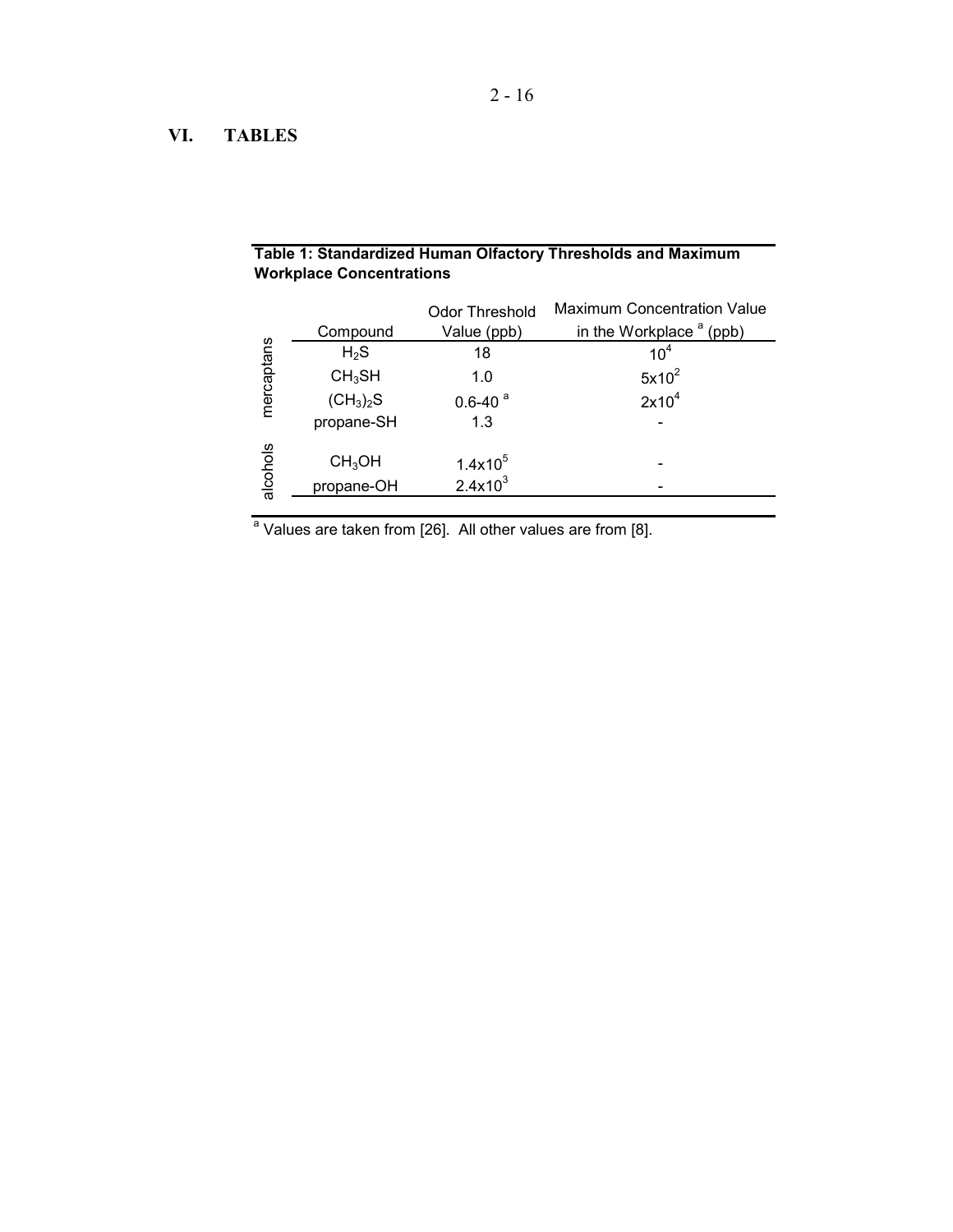# **VII. SCHEMES AND FIGURES**

**Scheme 1.** A proposed mechanism for the resistance and optical changes incurred by thin films of dodecyl amine capped gold nanocrystals upon exposure to vapors possessing the thiol (-SH) functionality.

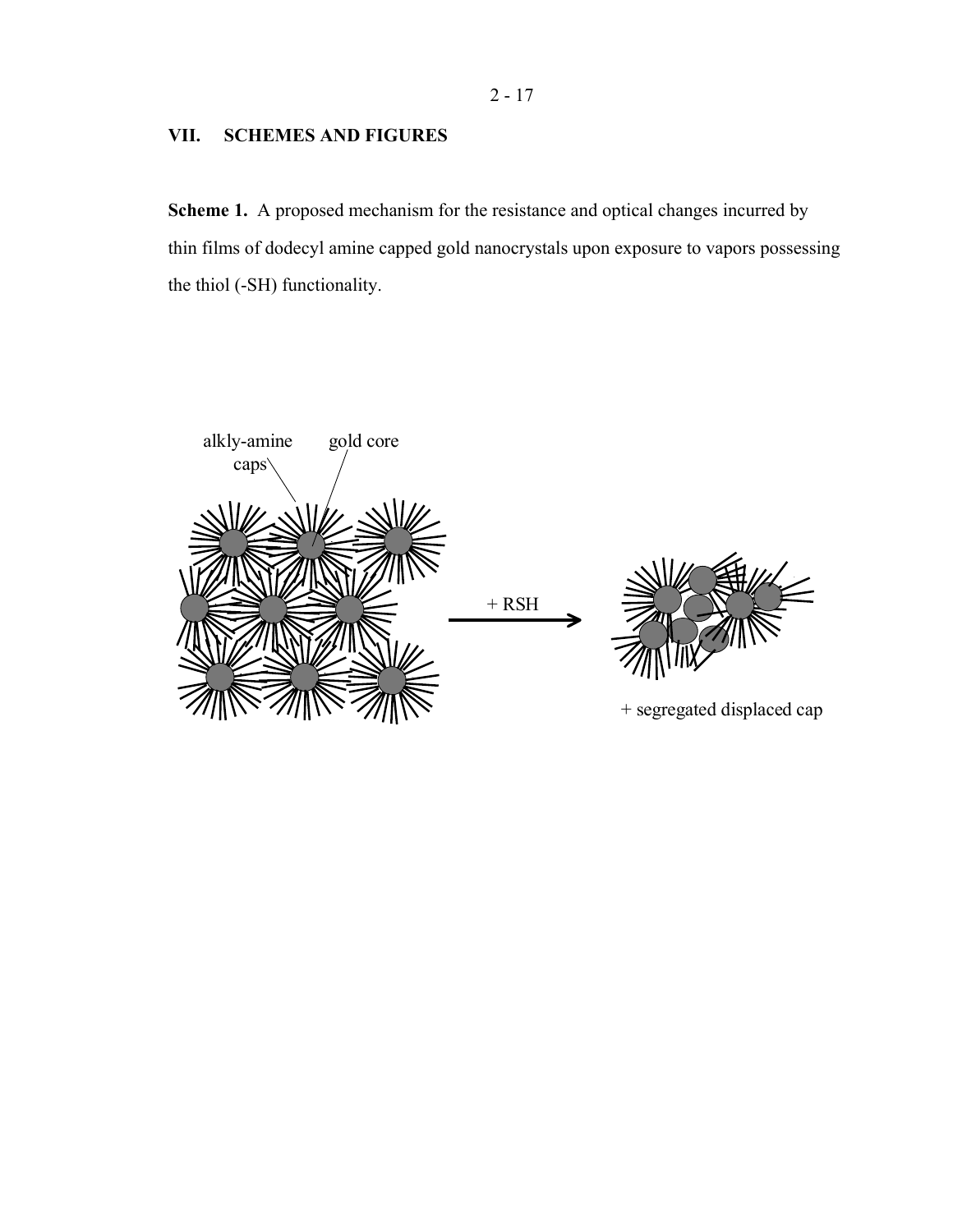**Scheme 2.** A layout of the automated experimental system used to control gas and liquid vapor exposures. The system was coupled with a multiplexed resistance read-out system, which is also shown.

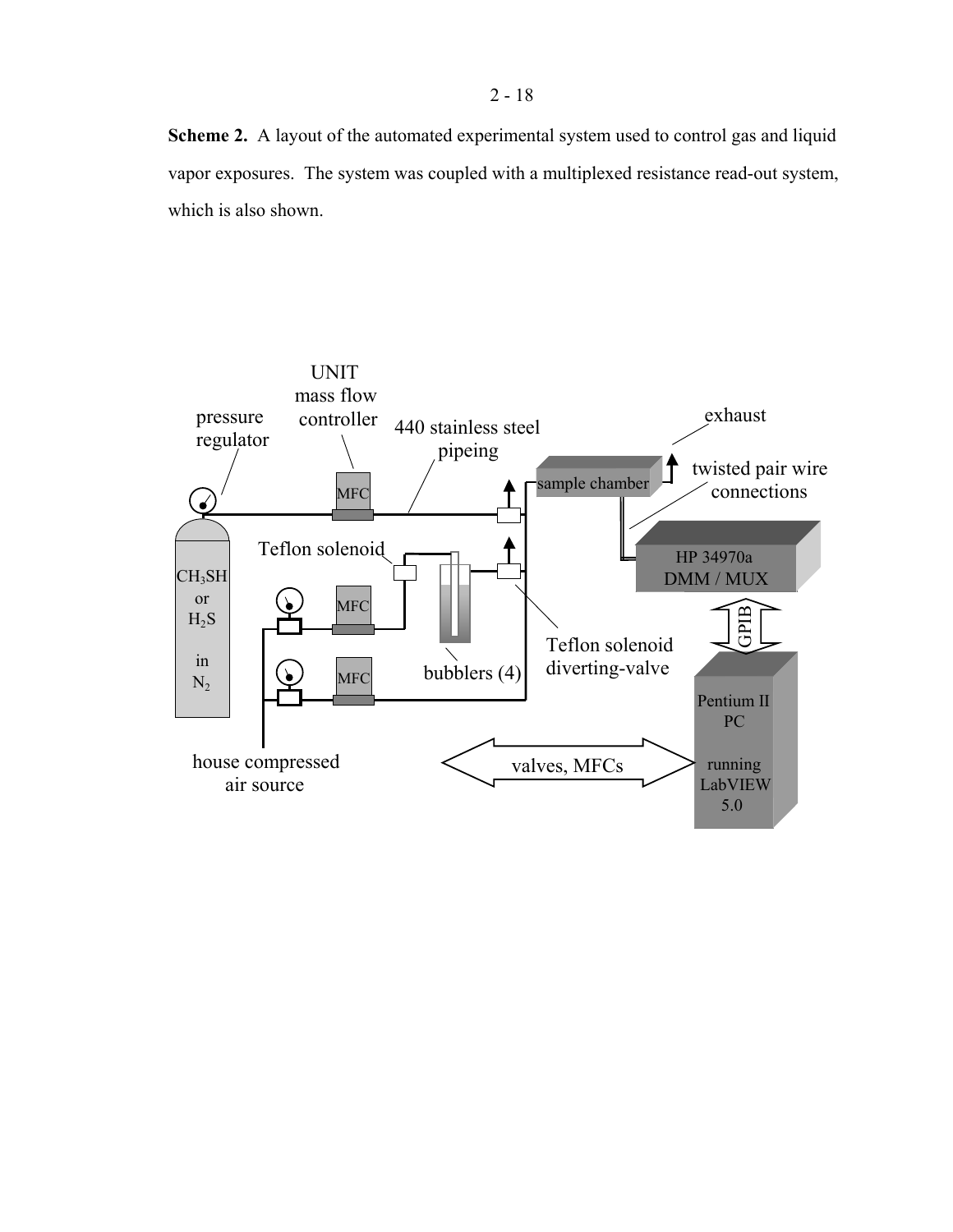**Fig. 1.** UV-vis absorbance spectra from 400 to 700 nm acquired for a thin film of dodecyl-amine capped gold nanocrystals on a glass microscope coverslip. The dark line indicates the absorbance spectra of the red film before exposure with  $\lambda_{\text{max}}$  of 565 nm, and the light dashed line indicates the spectra after exposure to 160 ppth propanethiol vapor in air for 20 min. After exposure, the film was notably blue in color with  $\lambda_{\text{max}}$  of 605 nm.

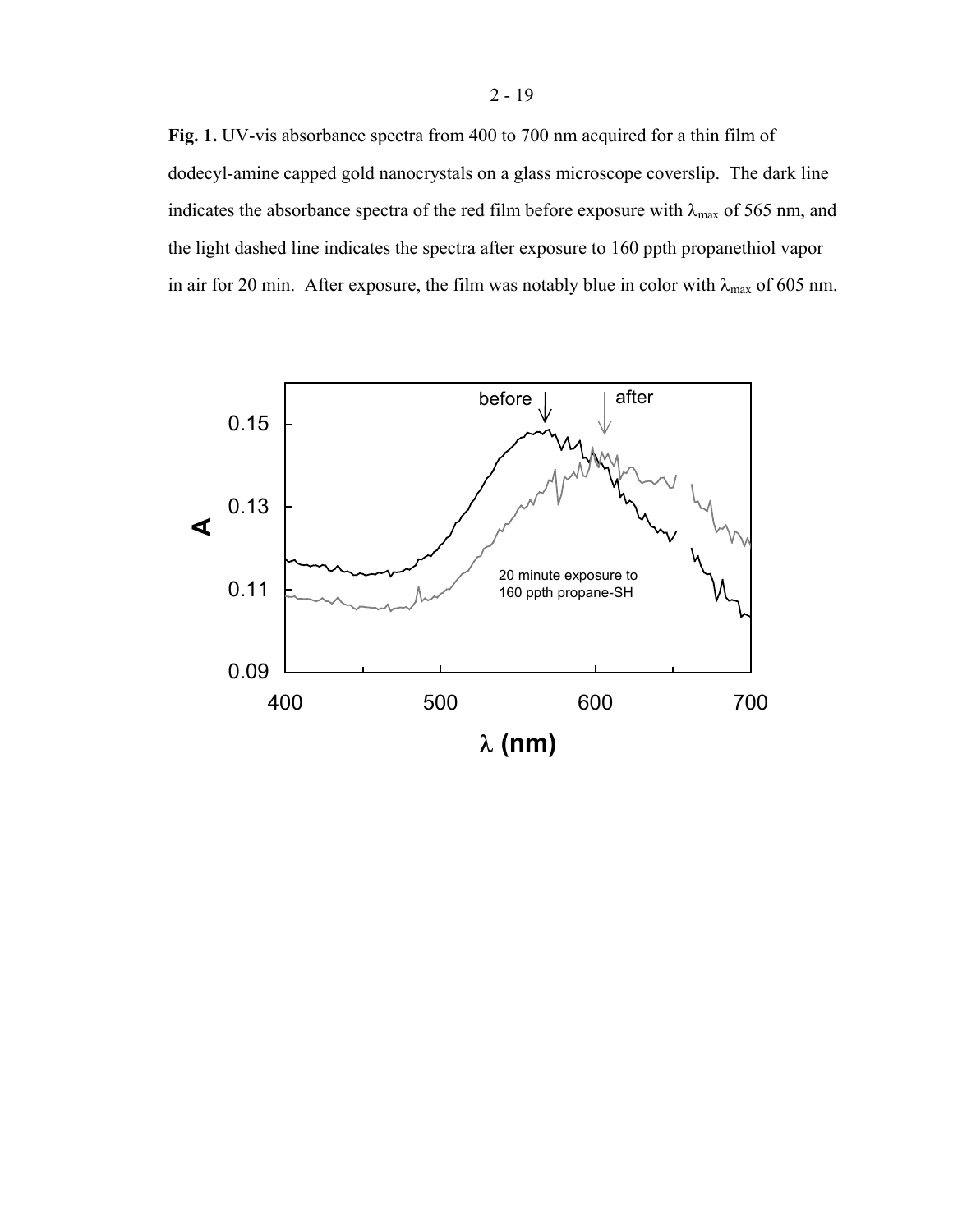**Fig. 2.** A plot of resistance (black) vs. time for a typical dodecylamine nanocrystal film (this detector was located in the third position of the sample chamber with respect to the source of the vapor). For the first 300 s, laboratory air at 5.0 L min<sup>-1</sup> was delivered across the detectors in the sample chamber, then starting at time zero and continuing for a period of 300 s, laboratory air spiked with CH3SH at a concentration of 4 ppb was delivered through the detector chamber at  $5.0 \text{ L min}^{-1}$ . After the exposure, analyte-free laboratory at a flow rate of 5.0 L min<sup>-1</sup> was blown through the chamber for an additional 300 s. This detector was exposed once then discarded. The dashed line (gray) shows the drift for the sensor extrapolated over the time of the experiment. This line was fit from -600 to 0 s (first 300 s not shown), with a slope of -4 kΩ s<sup>-1</sup> ( $R^2$ =0.9998).

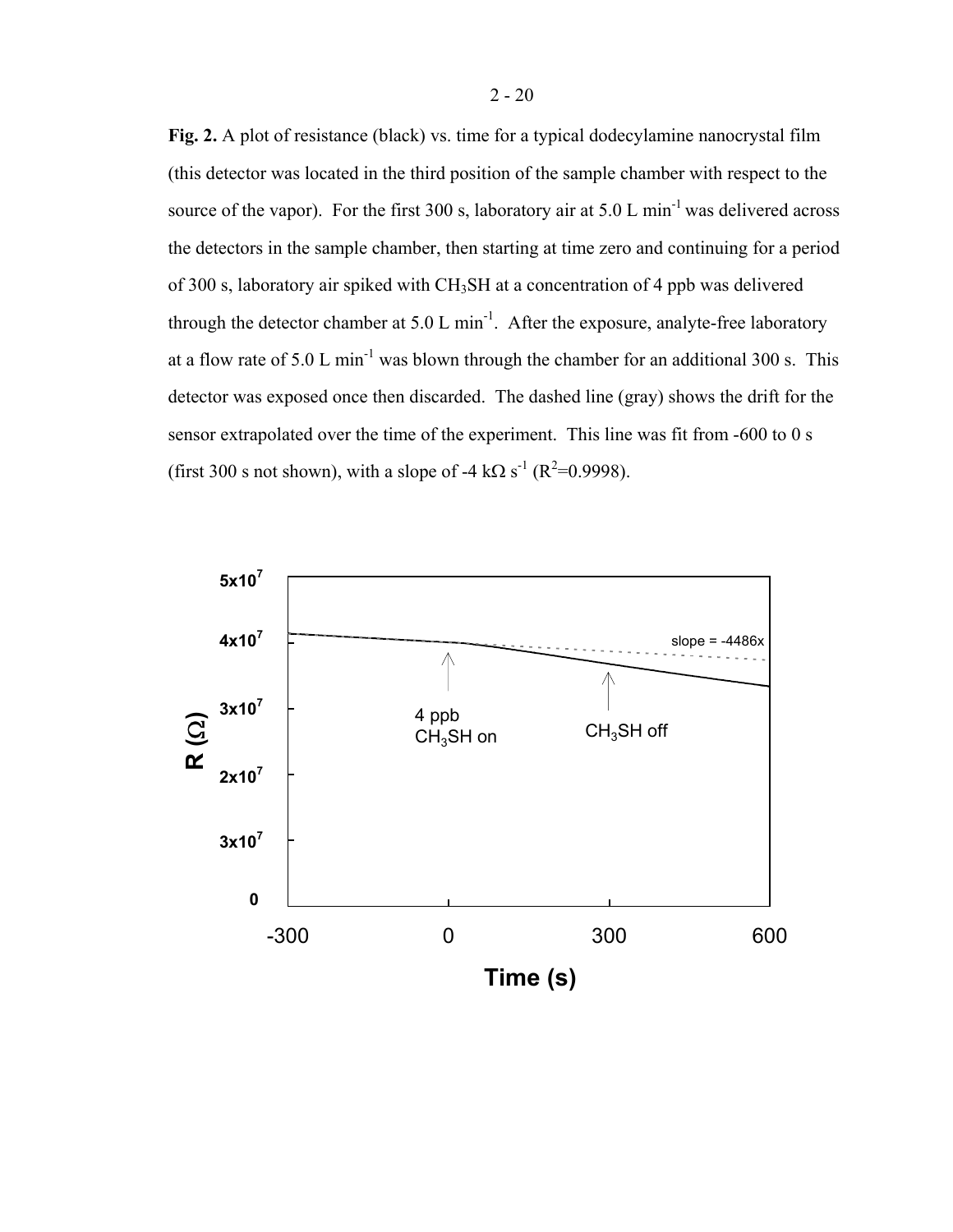**Fig. 3.** A plot of resistance vs. time (black) for a typical dodecylamine nanocrystal film (this detector was located in the third position of the sample chamber with respect to the source of the vapor). For the first 300 s, laboratory air at 5.0 L min<sup>-1</sup> was delivered across the detectors in the sample chamber, then starting at time zero and continuing for a period of 300 s, laboratory air spiked with CH3SH at a concentration of 150 ppb was blown through the detector chamber at  $5.0 \text{ L min}^{-1}$ . After the exposure, analyte-free laboratory at a flow rate of 5.0 L min<sup>-1</sup> was delivered through the chamber for an additional 300 s. This detector was exposed once then discarded. The dashed line (gray) shows the drift for the sensor extrapolated over the time of the experiment. This line was fit from -600 to 0 s (first 300 s not shown), with a slope of -3 k $\Omega$  s<sup>-1</sup> (R<sup>2</sup>=0.9998).

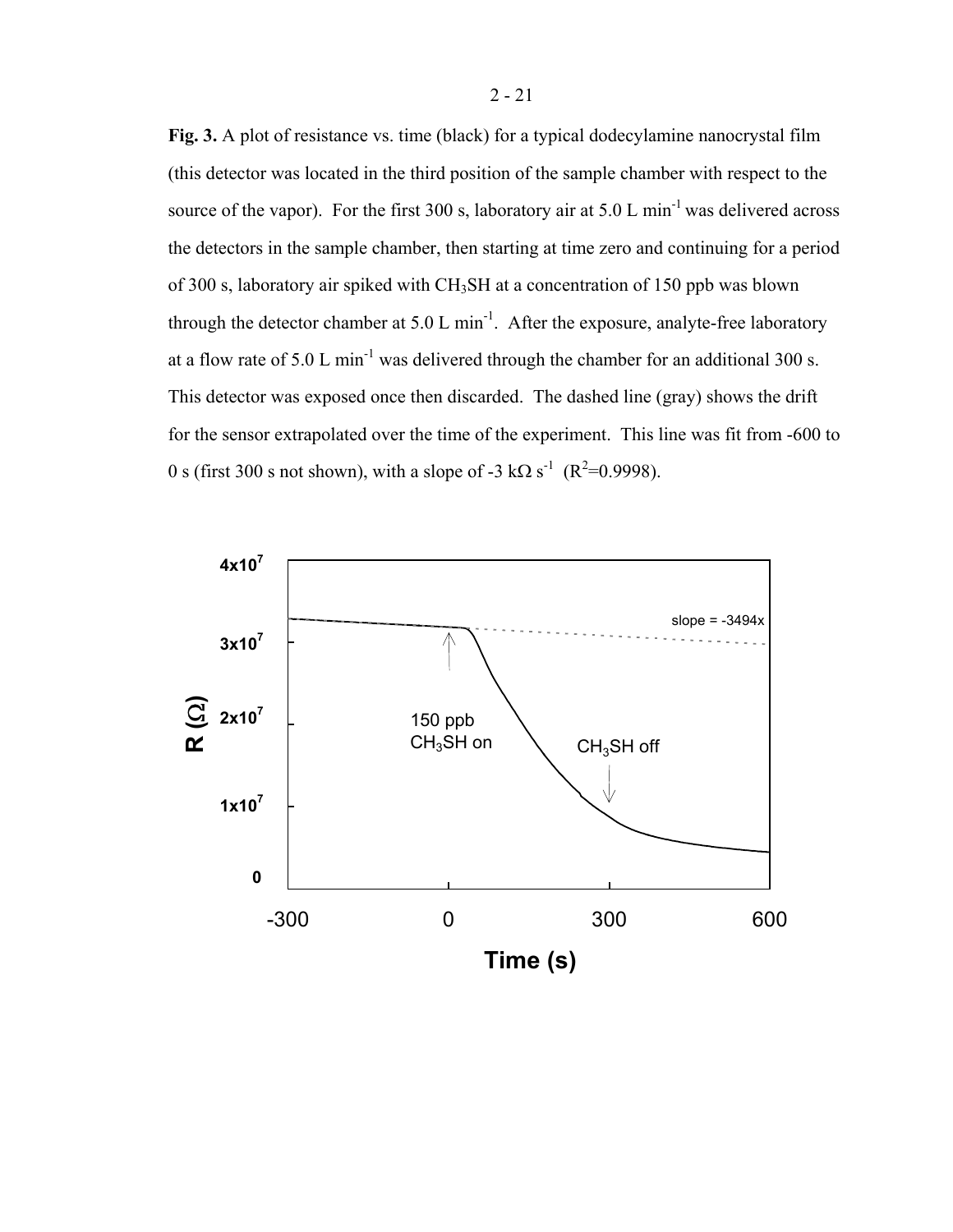**Fig. 4.** A plot of the natural log of resistance vs. time for the data presented in Fig. 3. The natural log of the response was well fit to a straight line with a slope of -0.0047  $s^{-1}$  $(R^2=0.9987)$ . The slope, fit from the region of 95% to 70% of the maximum resistance, was used as the response descriptor.

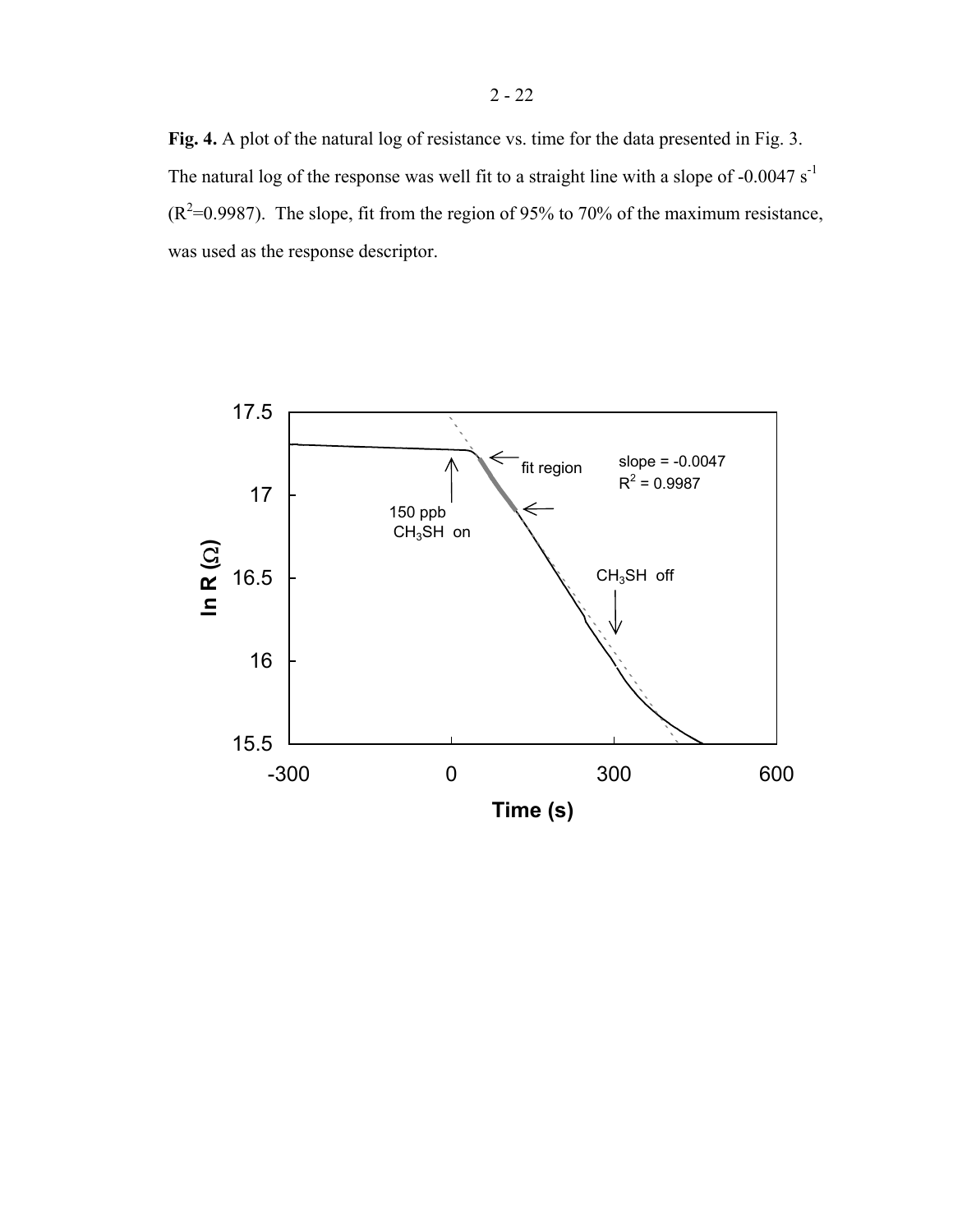Fig. 5. A plot of the response descriptor (slope of ln R between 95% and 75% of each detectors initial resistance) upon exposure to various concentrations of  $CH<sub>3</sub>SH$ . Each data point (cross) is the average of three separate detectors for each of six concentrations of the mercaptan (0.004, 0.017, 0.150, 0.380, 1.15, and 1.5 ppm) in air. The data was fit with a straight line (dashed gray) with a slope of -0.0225  $s^{-1}$  ppm<sup>-1</sup> and an intercept of -0.0018 ppm ( $R^2$  = 0.9882). The 18 detectors represented by this figure were each exposed only once and then discarded.

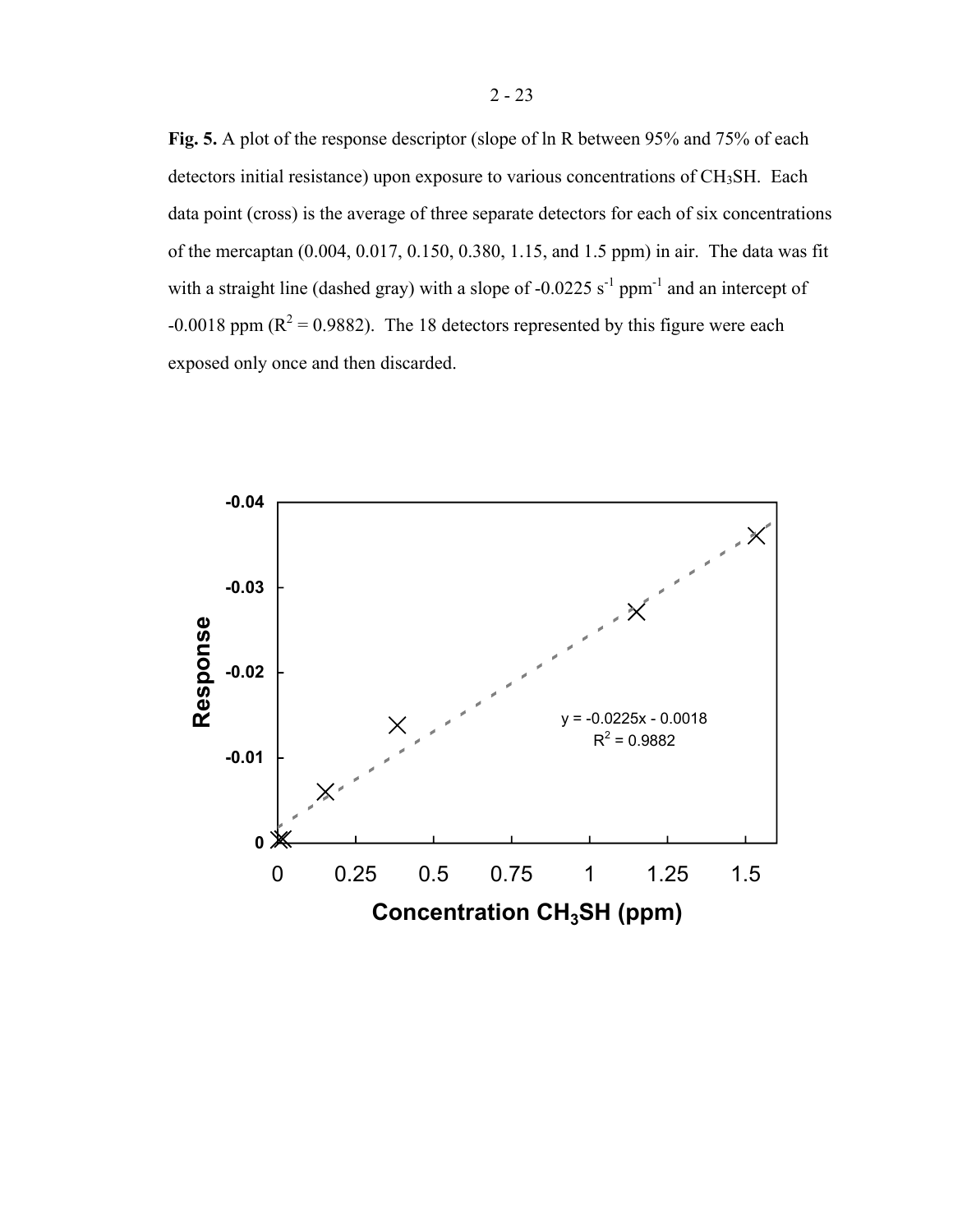**Fig. 6.** A plot of resistance vs. time (black) for a typical dodecylamine nanocrystal thin film detector (this detector was located in the third position of the sample chamber with respect to the source of the vapor). For the first 300 s, laboratory air at 5.0 L min<sup>-1</sup> was directed across the detectors in the sample chamber, then starting at time zero and continuing for a period of 600 s, laboratory air spiked with octanethiol (octane-SH) at a concentration of 20 ppm was blown through the detector chamber at 5.0 L min<sup>-1</sup>. After the exposure, analyte-free laboratory at a flow rate of 5.0 L  $min^{-1}$  was directed through the chamber for an additional 300 s. This detector was exposed once then discarded. The dashed gray line indicates the drift for the sensor extrapolated over the time of the experiment. The drift line was fit from -600 to 0 s (first 300 s not shown), with a slope of  $-39 \Omega s^{-1}$  (R<sup>2</sup>=0.9986).

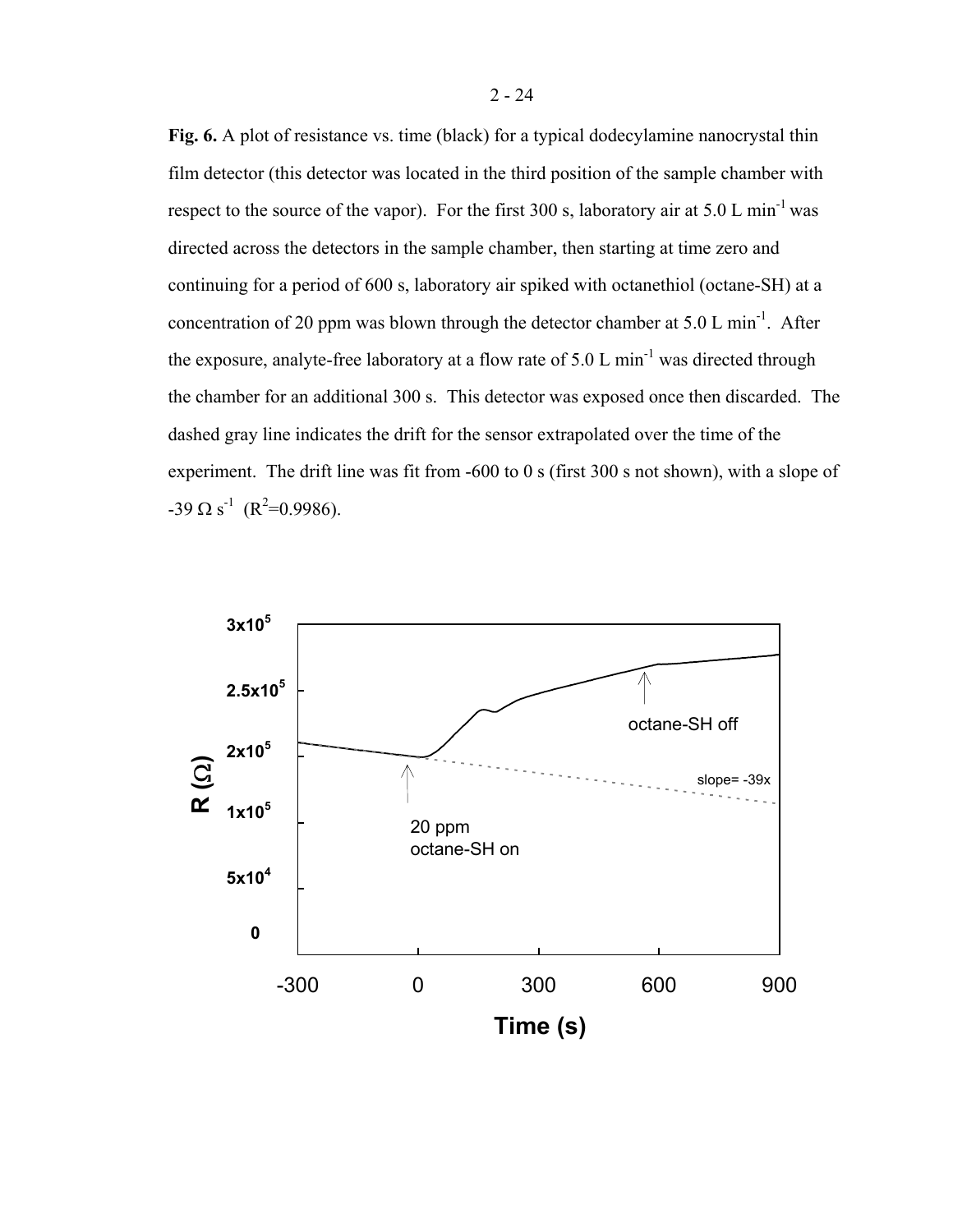**Fig. 7.** A plot of resistance vs. time (black) for a dodecylamine nanocrystal thin film detector (this detector was located in the fourth position of the sample chamber with respect to the source of the vapor because the detector in the third position exhibited no response). For the first 300 s, laboratory air at 5.0 L min<sup>-1</sup> was directed across the detectors in the sample chamber, then starting at time zero and continuing for a period of 300 s, laboratory air spiked with  $H_2S$  at a concentration of 8.6 ppm was directed through the detector chamber at  $5.0 \text{ L min}^{-1}$ . After the exposure, analyte free laboratory at a flow rate of 5.0 L min<sup>-1</sup> was directed through the chamber for an additional 300 s. This detector was exposed once then discarded. The dashed line (gray) shows the drift for the sensor extrapolated over the time of the experiment. This drift line was fit from -600 to 0 s (first 300 s not shown), with a slope of -680  $\Omega$  s<sup>-1</sup> (R<sup>2</sup>=0.9996).

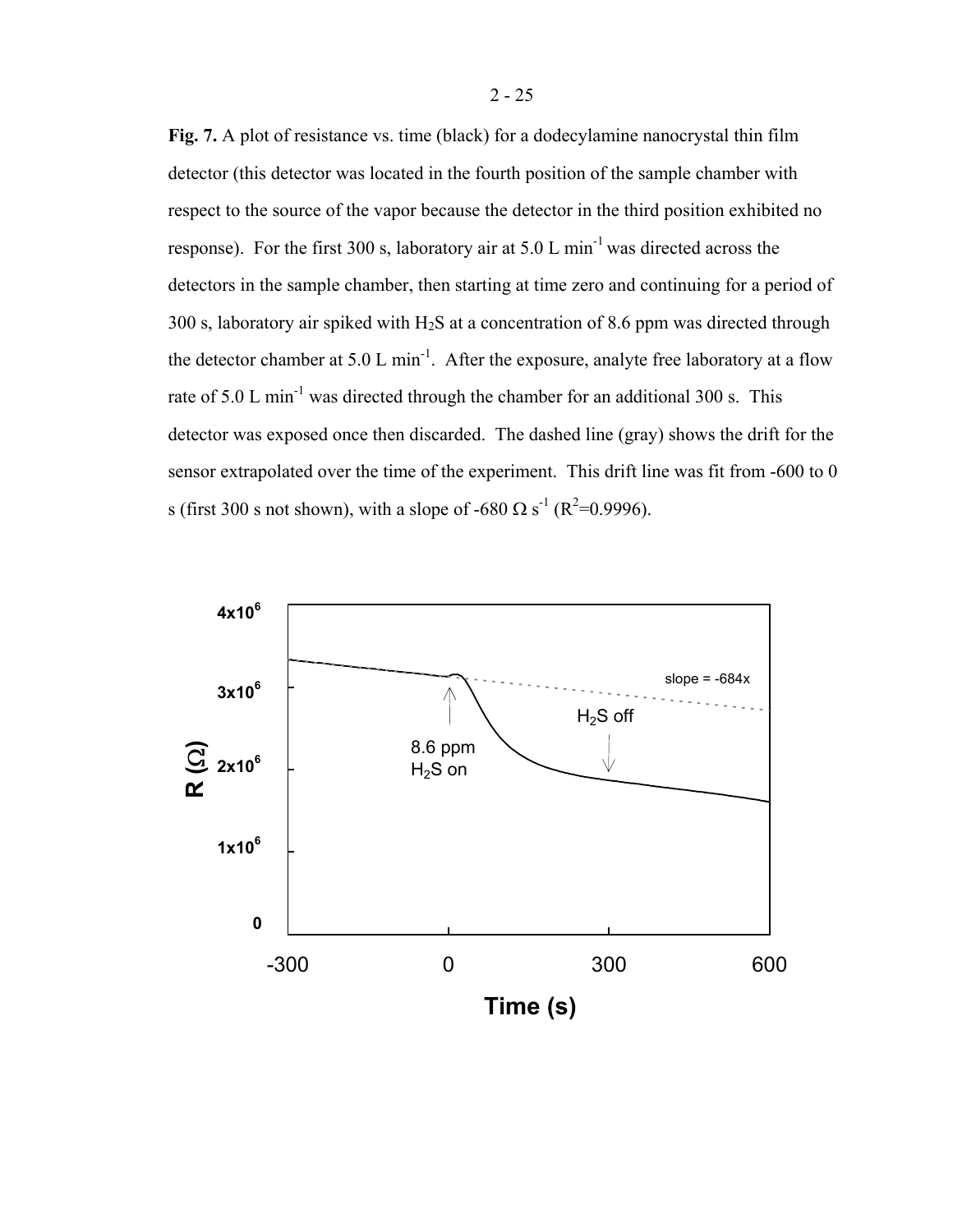**Fig. 8.** A plot of resistance vs. time for a dodecylamine-capped gold nanocrystal thin film detector. At 720 s, and continuing for a period of 120 s, laboratory air spiked with acetone vapor at a concentration of 12 ppth was directed through the detector chamber at  $4.0 \text{ L min}^{-1}$ . At 1080 s, and continuing for a period of 120 s, laboratory air spiked with toluene vapor at a concentration of 1.5 ppth was directed through the detector chamber at 4.0 L min<sup>-1</sup>. At 1440 s, and continuing for a period of 120 s, laboratory air spiked with acetic acid vapor at a concentration of approximately 0.80 ppth was directed through the detector chamber at  $4.0 \text{ L min}^{-1}$ . Before the first exposure, in the time periods between the three exposures, and after the last exposure, analyte-free laboratory air was directed through the detector chamber at a flow rate of 4.0 L min<sup>-1</sup>.

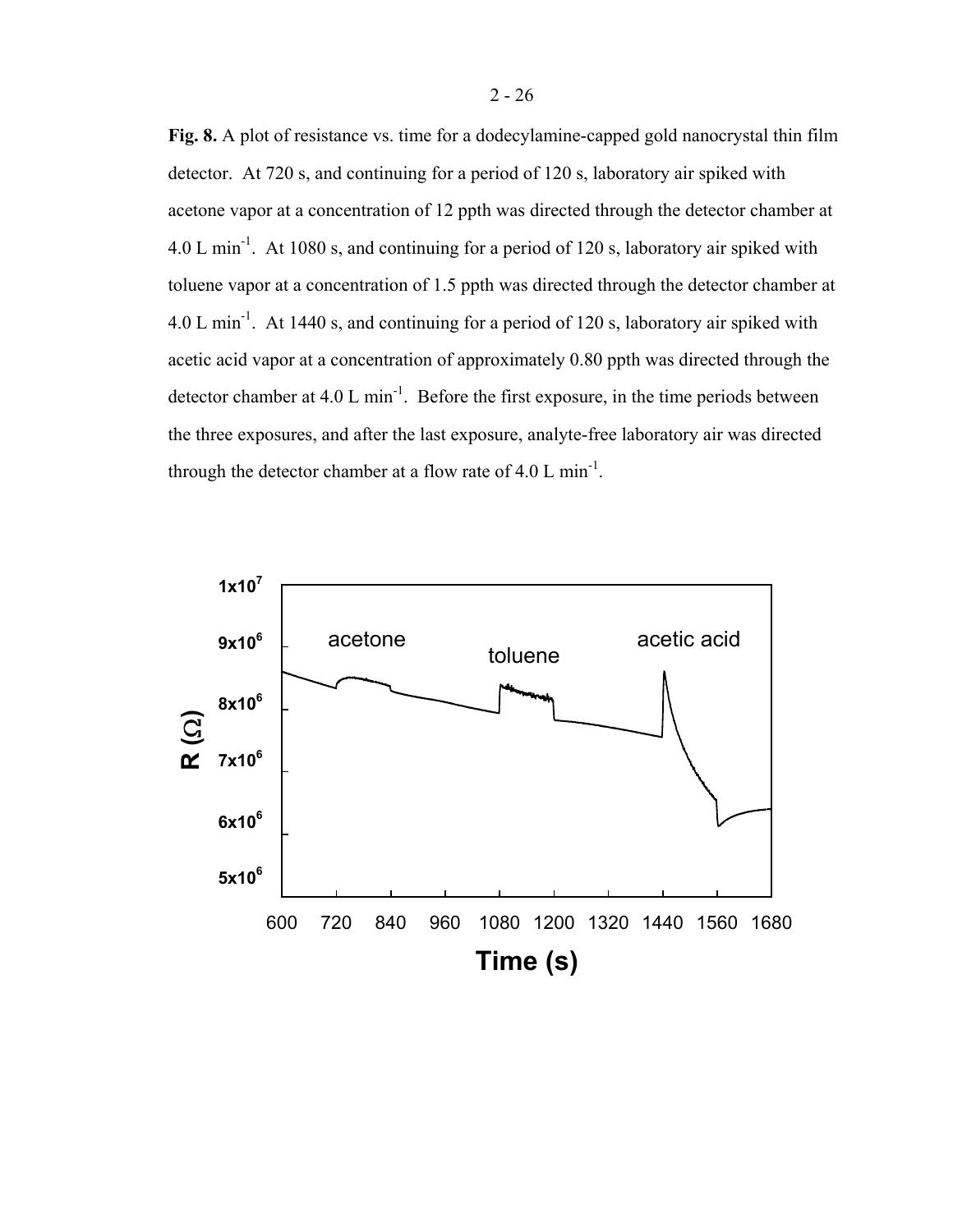- 1. K. C. Persaud, G. H. Dodd, Nature, 299 (1982) pp. 352
- 2. I. Lundstrom, M. S. Shivaraman, C. S. Svenson, L. Lundkvist, Appl. Phys. Lett. 26 (1975) pp. 55
- 3. T. Vossmeyer, B. Guse, I. Besnard, R. E. Bauer, K. Mullen, A. Yasuda, Gold nanoparticle/polyphenylene dendrimer composite films: Preparation and vaporsensing properties, Adv. Mater. 14 (2002) pp. 238
- 4. H. Wohltjen, A. W. Snow, Colloidal metal-insulator-metal ensemble chemiresistor sensor, Anal. Chem. 70 (1998) pp. 2856-2859
- 5. G. Harsanyi. *Polymer Films in Sensor Applications*, Technomic, Lancaster, 1995.
- 6. B. J. Doleman, E. J. Severin, N. S. Lewis, Trends in odor intensity for human and electronic noses: Relative roles of odorant vapor pressure vs. molecularly specific odorant binding, Proc. Natl. Acad. Sci. U.S.A. 95 (1998) pp. 5442-5447
- 7. B. J. Doleman, N. S. Lewis, Comparison of odor detection thresholds and odor discriminablities of a conducting polymer composite electronic nose versus mammalian olfaction, Sens. Actuator B-Chem. 72 (2001) pp. 41-50
- 8. M. Devos, Patte, F., Rouault, J., Laffort, P. and Van Gemert, L.J. *Standardized Human Olfactory Thresholds*, Oxford University Press, New York, 1990.
- 9. P. G. Hill, R. M. Smith, Determination of sulphur compounds in beer using headspace solid-phase microextraction and gas chromatographic analysis with pulsed flame photometric detection, J. Chromatogr. A 872 (2000) pp. 203-213
- 10. J. E. Stratton, R. W. Hutkins, S. L. Taylor, Biogenic-amines in cheese and other fermented foods: A review, J. Food Prot. 54 (1991) pp. 460-470
- 11. A. R. Shalaby, Significance of biogenic amines to food safety and human health, Food Res. Int. 29 (1996) pp. 675-690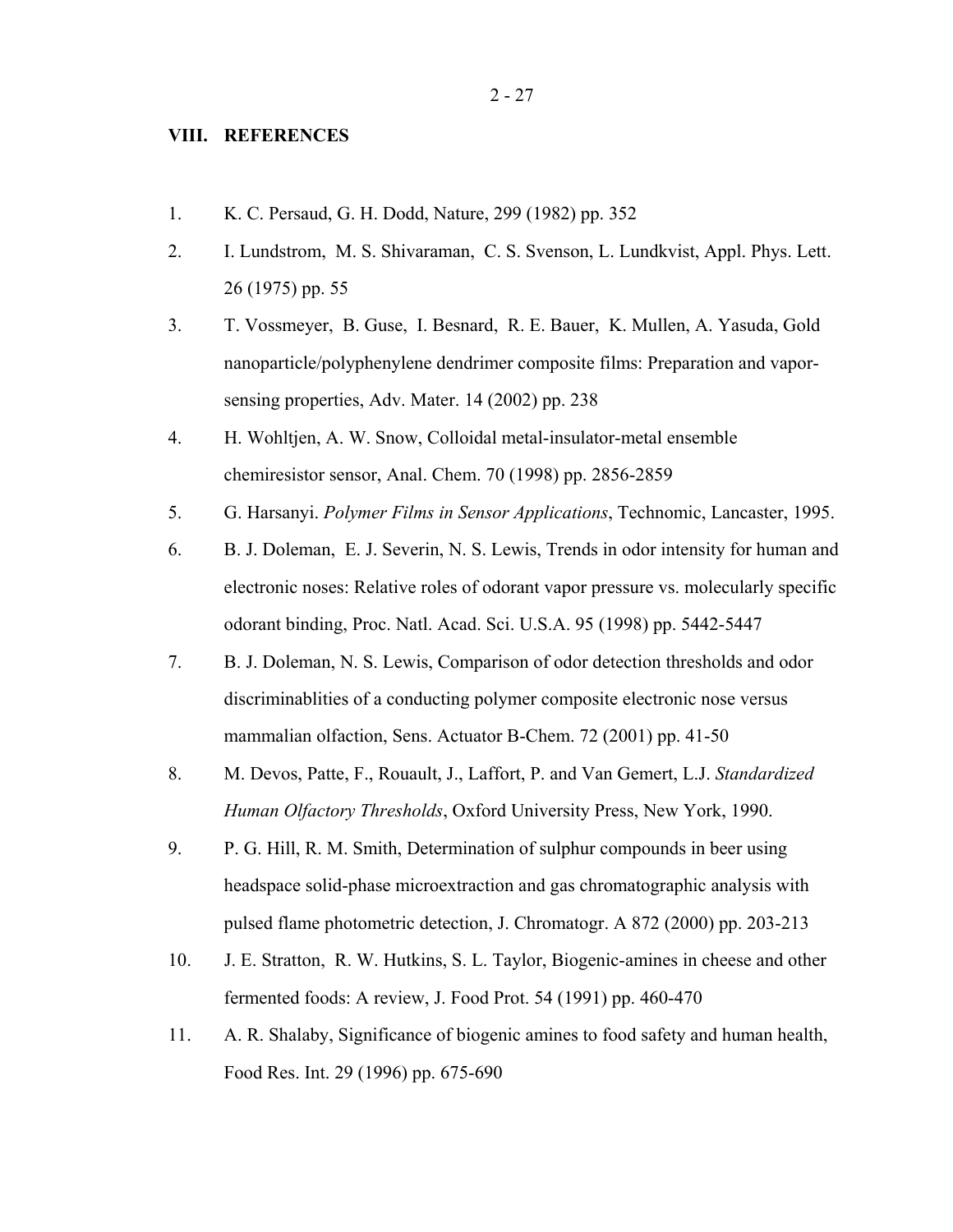- 12. S. C. Su, S. S. Chou, P. C. Chang, D. F. Hwang, Determination of biogenic amines in fish implicated in food poisoning by micellar electrokinetic capillary chromatography, J. Chromatogr. B 749 (2000) pp. 163-169
- 13. M. Mestres, M. Marti, O. Busto, J. Guasch, Simultaneous analysis of thiols, sulphides and disulphides in wine aroma by headspace solid-phase microextraction-gas chromatography, J. Chromatogr. A 849 (1999) pp. 293-297
- 14. G. A. Sotzing, J. N. Phend, R. H. Grubbs, N. S. Lewis, Highly sensitive detection and discrimination of biogenic amines utilizing arrays of polyaniline/carbon black composite vapor detectors, Chem. Mat. 12 (2000) pp. 593-595
- 15. R. A. Murray, Limitations to the use of solid-phase microextraction for quantitation of mixtures of volatile organic sulfur compounds, Anal. Chem. 73 (2001) pp. 1646-1649
- 16. A. Tangerman, Determination of volatile sulfur-compounds in air at the partsper-trillion level by tenax trapping and gas-chromatography, Journal of Chromatography 366 (1986) pp. 205-216
- 17. M. Brust, M. Walker, D. Bethell, D. J. Schiffrin, R. Whyman, Synthesis of thiol-derivatized gold nanoparticles in a 2-phase liquid-liquid system, J. Chem. Soc.-Chem. Commun. (1994) pp. 801-802
- 18. R. H. Terrill, T. A. Postlethwaite, C. H. Chen, C. D. Poon, A. Terzis, A. D. Chen, J. E. Hutchison, M. R. Clark, G. Wignall, J. D. Londono, R. Superfine, M. Falvo, C. S. Johnson, E. T. Samulski, R. W. Murray, Monolayers in three dimensions: NMR, SAXS, thermal, and electron hopping studies of alkanethiol stabilized gold clusters, J. Am. Chem. Soc. 117 (1995) pp. 12537-12548
- 19. D. V. Leff, P. C. Ohara, J. R. Heath, W. M. Gelbart, Thermodynamic control of gold nanocrystal size: Experiment and theory, J. Phys. Chem. 99 (1995) pp. 7036- 7041